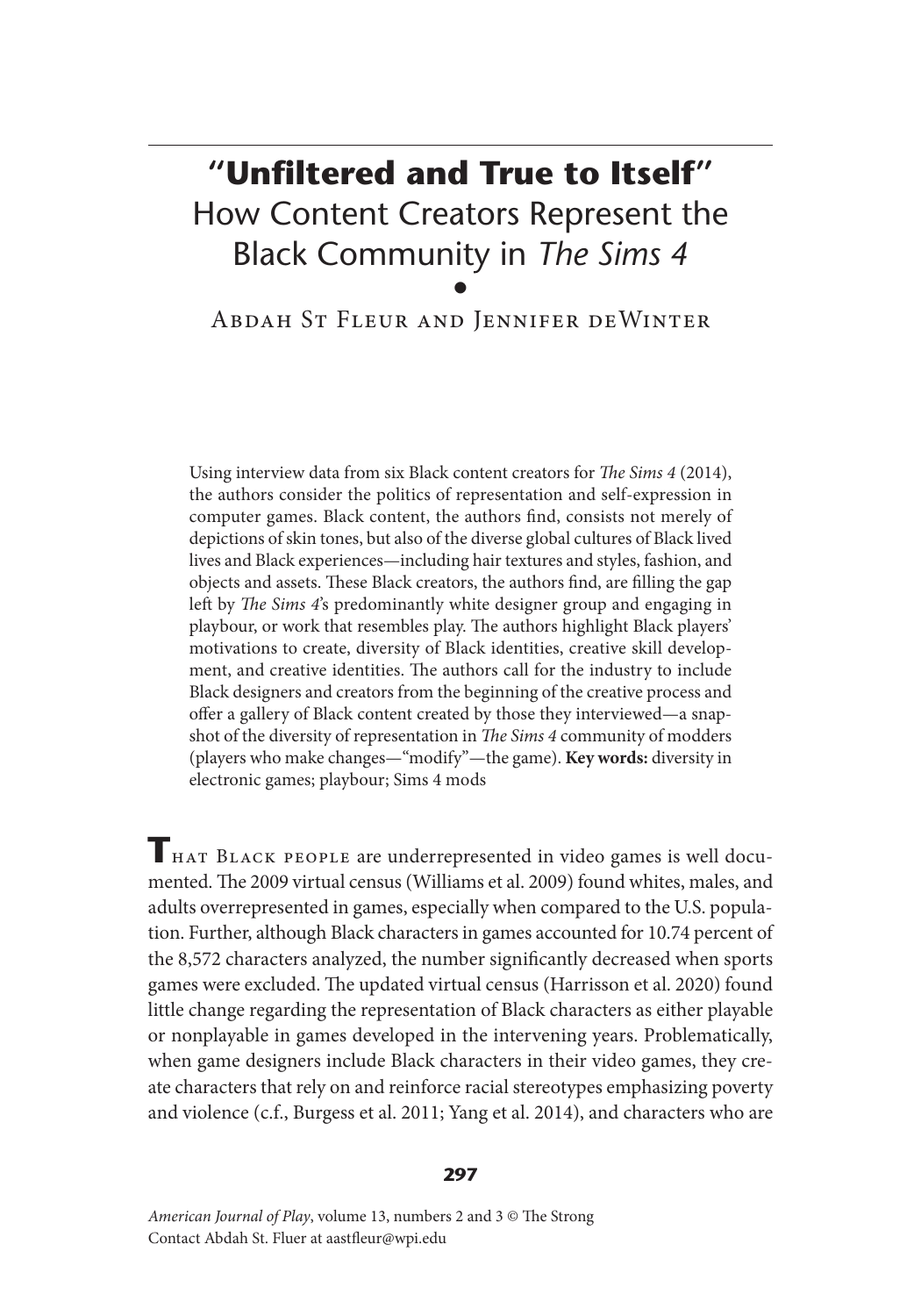trapped in environments troublesome at best and often downright appalling (see Russworm's [2017] discussion of Black identity in dystopian narratives and DeVane and Squire [2008]). For example, Dickerman, Christensen, and Kerl-McClain (2008), in the article "Big Breasts and Bad Guys: Depictions of Gender and Race in Video Games," explain how people of color are often represented in games: "Recently, video games have made some progress: More games feature African Americans as the main characters. However, these main characters are also portrayed in negative, racially stereotypical ways. *Grand Theft Auto: San Andreas* . . . portrayed a young African American man trying to get rich and succeed through violent and criminal gang activity. . . . The majority of games that feature African Americans as main characters have a limited range of themes: The characters are typically criminals or sports stars" (24–25).

There is as well a dearth of intersectional Black identities when it comes to gender, economic status, education, and career in games, which further exacerbates a real problem. As Higgin (2009) explains, "Black characters within video games almost exclusively function as synthetic sites of racial tourism and minstrelsy, wherein white fantasies and desires of hypermasculinity and sexuality can be inscribed on the Black body and performed without punishment. Almost all leading Black men are sports players or gun-toting gangstas, and Black women are completely invisible. Blackness, as it is culturally rehearsed within games, does not fit into the heroic world of the MMORPG" [massively multiplayer online role-playing games] (16). Scholars have linked this to similar demographic data in the game industry itself, arguing that the lack of diversity among people making games is replicated in the medium (deWinter and Kocurek 2017; Williams et al. 2009). Regardless, the erasure of Black identities in gaming spaces occurs through what Dietrich (2013) calls normative whiteness or "white habitus"—the racial constraint of whiteness on all avatar creation.

We begin with a review of representational problems, then we pivot to echo Gray and Leonard's statement of hope in their introduction to *Woke Gaming* entitled "Not a Post-Racism and Post-Misogyny Promised Land: Video Games as Instruments of (In)Justice": "While current gaming culture systematically embraces ideologies that make clear that white males lives are the only ones that matter," they write, "it's clear that games can show that all lives matter, representationally and materially" (Gray and Leonard 2018, 8). We build on the important work of Gray, Russworm, Leonard, among others, to look to additional sites of Black representation, expression, and community, specifically content creators in the modding (player-made modifications) community of *The Sims 4*.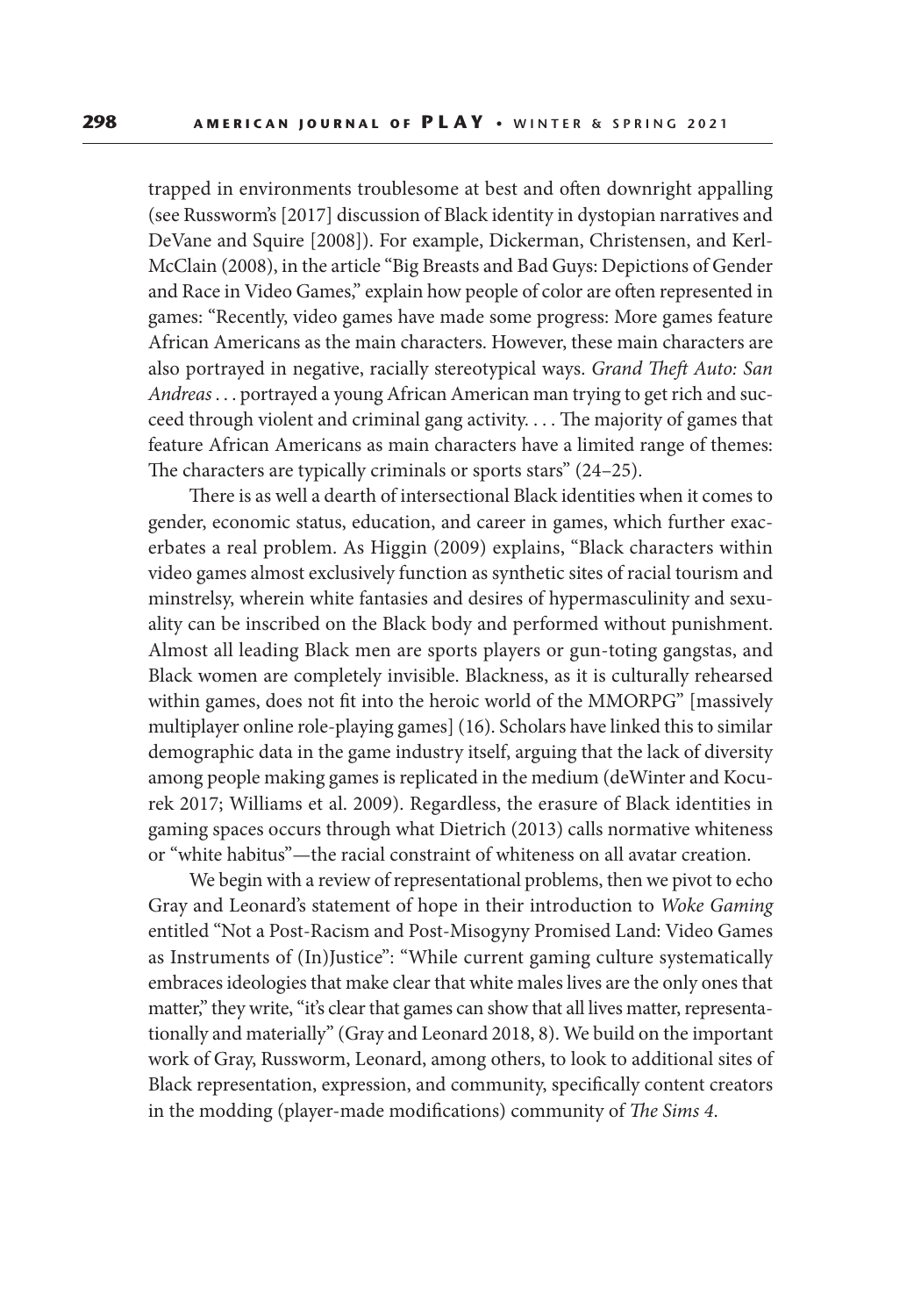We explore these explicit and implicit arguments from Black content creators of *The Sims 4* for more inclusive representation in game space, which helps address the representational gap left by the game designers. Through the voices of content creators, we explore such topics as playbour (i.e., work that resembles play), skill development, community representation, and creator activism that demands more from *Sims* creators and its manufacturer, Electronic Arts (EA). The initial *Sims 4* game shockingly contained a lack of Black content, and its created worlds did not reflect any Black neighborhoods. Since the game's release, Black content creators have been working tangentially to the game industry, filling the creative gaps left by production houses, inserting their voices and fighting for a diversity of representation to reflect a diversity of lived Black experiences. To give voice to these creators, we conducted a series of interviews that illuminate the same hope Gray and Leonard highlight and that echo Tanya DePass's "#INeedDiverseGamesWork"—a recognition that race matters, that representation matters, and that the means of production are available to meet a pent-up demand.

#### *The Sims 4* **and Modding for Diversity**

On September 2, 2014, the fourth major title in *The Sims* game series, *The Sims 4*, was released in North America by Electronics Art. Although this was the fourth title in the life simulation game franchise that allows players to tell their own stories, many spin-offs and one online games also exist. Available in eighteen languages and with over twenty million unique players worldwide as of 2020 (Jovic 2020), *The Sims 4* can be played on many platforms—PC, Xbox, PlayStation and has eight expansion packs with numerous game and stuff packs. A game pack gives the players extra content on a specific theme, and a stuff pack has extra items like outfits and new hairstyles that people can play with. Like previous *Sims*  games, players can use stories that replicate their fantasies or replicate their real life in both single-player mode and in online multiplayer mode. However, the evolution of the franchise has seen significant changes: *The Sims 4* introduced emotions as a game play mechanic. Developers also introduced sliders into the "create a sim" design process, enabling the player to use a mouse-like interface to click and drag physical assets to change the appearances of characters, like the shapes of their faces, their hair lengths, and so forth. Further, significant for our purposes, *The Sims 4* constitutes the first *Sims* game that does not offer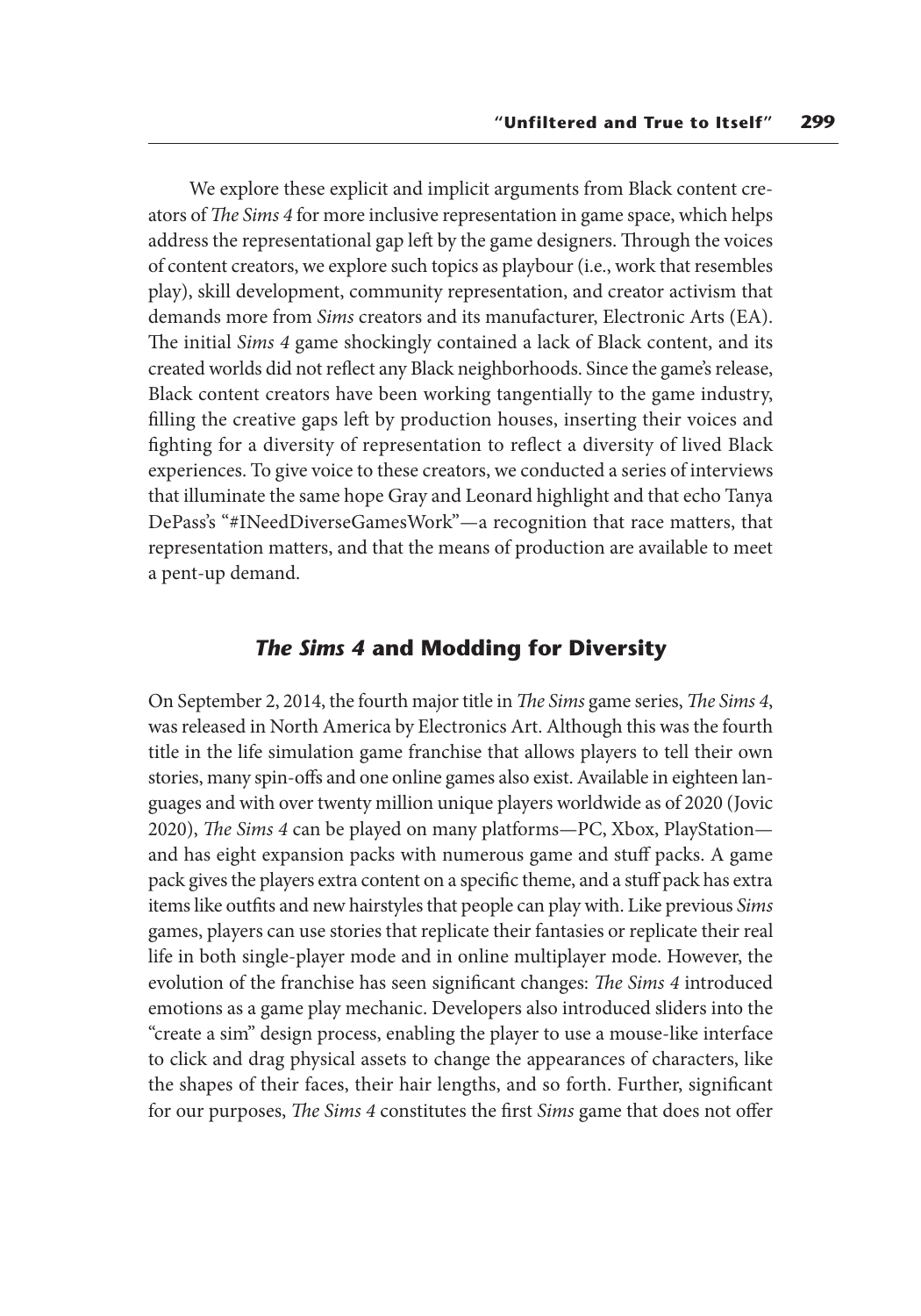players official tools to create worlds, relying instead on player-creators to create assets and import them into the game, predominantly on Python script mods.

Since its inception, modding has been an important part of *The Sims* franchise. As Sihvonen (2011) notes in *Players Unleashed! Modding* The Sims *and the Culture of Gaming*, "It is therefore through modding that the players have to create diversity and produce the kinds of body images that proliferate in other games as well as real-life; paradoxically, the Sims' bodies, especially the nude ones, are reconstructed as more 'realistic' through add-ons provided by the modders" (283). Germane here, however, is the simple fact that modding proves essential for diversity in *The Sims 4* because it is one of the few ways Black Simmers can create Black content with Black bodies. Everyone is different physically. For example, although *The Sims* allows the creation of slim and curvy sims (player-created characters), the curvy sims can look unpleasant and unrealistic. When that happens, players who want Black bodies represented tend to look for content creators that do "skins," or a downloadable overlay that changes the look of an object in a game. This is not a revolutionary sentiment. Collins (2020) notes the importance of representational aesthetics identification: "For women, including queer women, disabled women, and women of color, mods are a way to obtain representation and give voice to people who are sorely underrepresented in gaming development. Through modding, they can see themselves and create narratives for themselves that game developers do not anticipate. . . . Some mods improve the aesthetic of characters, thereby making them easier for a player to identify with" (32).

Shaw (2010) echoes this sentiment, noting: "First, people want to see people like them. This is part of the market logic reflected in interviews I have done for this and other projects. If you want people to watch/play/read something, you put people like them in it." Yet market logic does not hold without the hard work of the modding community. In *The Sims* games, for example, players want to see sims that look like them; they want to see worlds that look like the neighborhood they live in. Importantly, every community has its own style, hairstyles, and clothing—there is no universal "Black" identity that represents the polysemous cultures of Black experiences. In *The Sims 4,* something as simple as clothing lacks markers that differentiate it among various communities or ethnicities. Whether the character is Black, white, or Hispanic, the options remain the same, creating a white Habitus in the practice of play.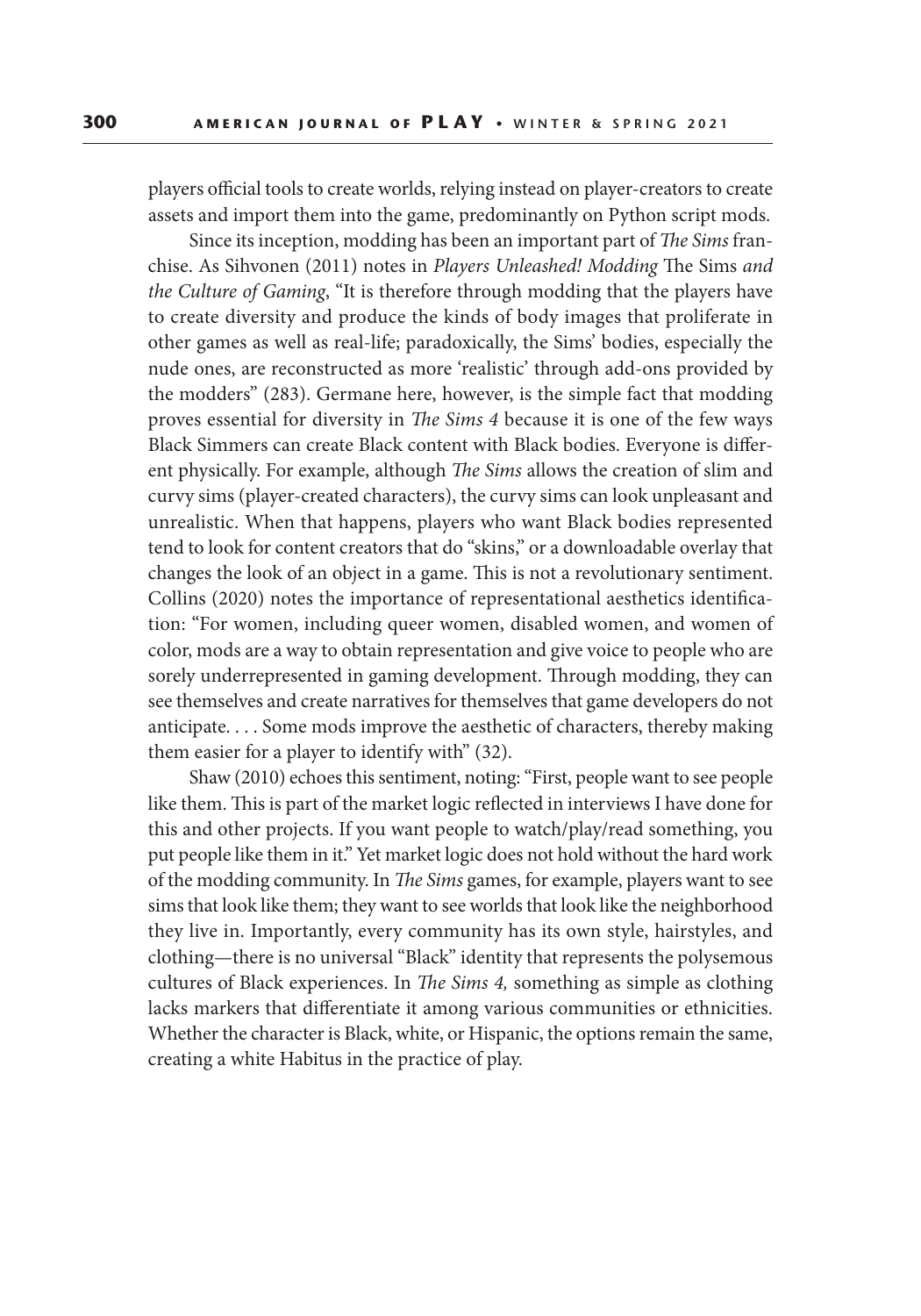## **"I Will Continue to Create Content that Represents Us"—Content Creators Interviews and Black Representations**

To understand better why Black content creators work on *The Sims 4* and how they feel about its lack of diversity, we conducted interviews with six of them: Complex Sims, Diversed King, Ebonix Sims, Xmiramira, xxBlacksims, and Kiko Vanity. We compiled a list of thirty Black content creators who create skin tones, hairstyles, clothes, shoes, makeup, and accessories from searches on Instagram, *Sims 4* forums, and YouTube, and we emailed them to ask for an interview (so, 20 percent answered our queries). We were interested in what they created and why, and we used our interviews to search out their motivations and political engagement. We also wanted to understand Black content creators' sense of self and their work in relation to EA and its formal designers. And because we understand the cost of labor and tools in the value of content creation, we asked questions about their developmental processes and skills.

Interviews took place online. We sent in questions ahead of time and we conducted the interviews using a messaging application that enabled us to ask follow-up questions. Interviewees requested that we use their professional content creator handles here to identify their work and words. For each interview, we previewed the content these creators posted to understand their work. This preview helped focus many of our questions. We then talked with each of these content creators for thirty to sixty minutes. Here, we represent the voices of each creator concerning our four major themes: motivations to create; diversity of Black identities; creative skill development; and creative identities. We end with the pointed call for the industry to include Black designers and creators from the beginning of the process. The themes are fluid, with echoes of each in the four sections we use, yet we felt it important to see how the ideas related to each other as a whole.

## **"Black People Exist in Every Space"—Motivations to Create Diverse Representation of Black Experiences**

The motivation for all six of our interviewees to create content came down to a predictable yet poignant point: They were responding to the lack of representation of sims that looked like them and their communities. For a game system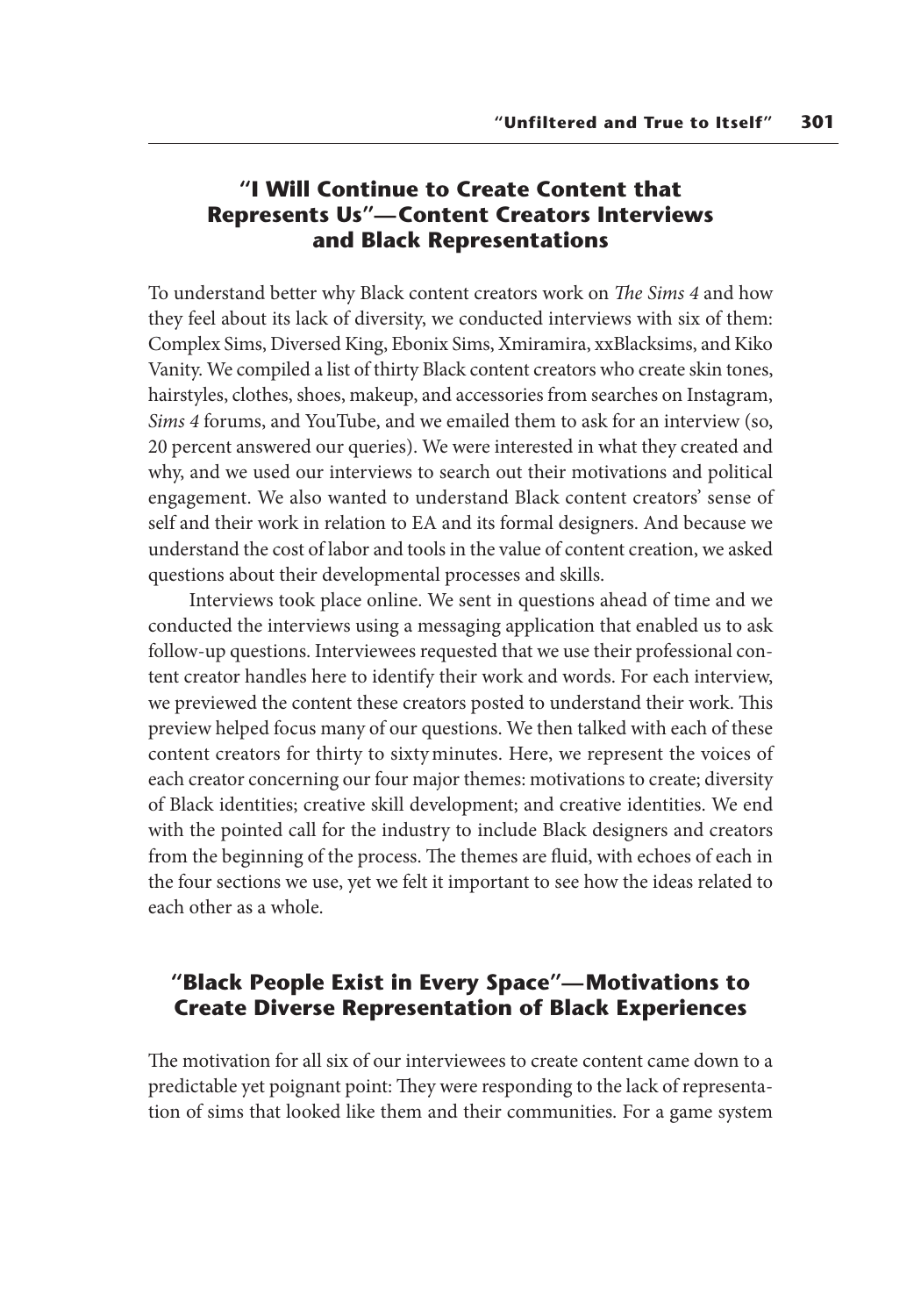that bills itself as a simulated representation of daily lived life, this very lack of representation echoed an erasure of Black bodies and Black experiences in the larger culture. For example, Diversedking is a Black *Sims 4* content creator from London who has been playing the game since 2016. He enjoys controlling his sims and dressing them up with different kind of clothing. He explains why he started creating content: "I started making content for *The Sims 4* because, when I started playing the game, I noticed that I wasn't able to express myself or make sims of my own race." He continued, "Most of the content EA were bringing out were mainly targeted towards Caucasian races. There was lack of diversity and ethnicity and I felt that maybe with my talent I could fill in that void, especially as a young Black gamer who wants to see a lot of representation for his community."

 Diversedking also explained his definition of a Black experience in *The Sims* and what type of experience he is looking for: "To me Black experience is when I can create melanated sims who look more like me, same race group as me, same hair type as me, and being able to express myself through them. I am looking for a diverse experience in *The Sims 4*, where everyone can feel as they are welcome to express their roots and culture. Where everyone is equal and not ashamed of their background. Where we can all play without being questioned or bashed by other simmers just because our sims are a certain color." Here, Diversedking sees the inclusivity of representation in the game space not just in having an avatar that reflects a real self, but in an avatar that can participate in an inclusive environment that does not perpetuate the negative racial interactions of his lived life.

Xmiramira echoes this sentiment. Although she has recently risen to fame by participating in the *Sims*' reality television show *Spark'd* (where her team, Team Llama, won) and now acts as an advisor for EA, at the time of our interview, she was merely a twenty-six-year-old content creator from New York. She began playing *The Sims* on the console when she was ten or eleven years old. Shortly afterward, she graduated to playing *The Sims 2* on PC. She enjoys playing the game "because it allows me to create characters and stories, and even sometimes live out things that I would like to do in real life, like own multiple businesses, etc." She reminisced about why she started creating content for *The Sims 4:* "I began making content for *The Sims 4* on Twitch, Tumblr, and then YouTube. I was told that my content would be interesting, so I tried it and ended up loving it. The thing that drove me to continue to create was the lack of diversity in the content creation space and online sims community. Most of the stories all consisted of white sims with one body type and one look, and I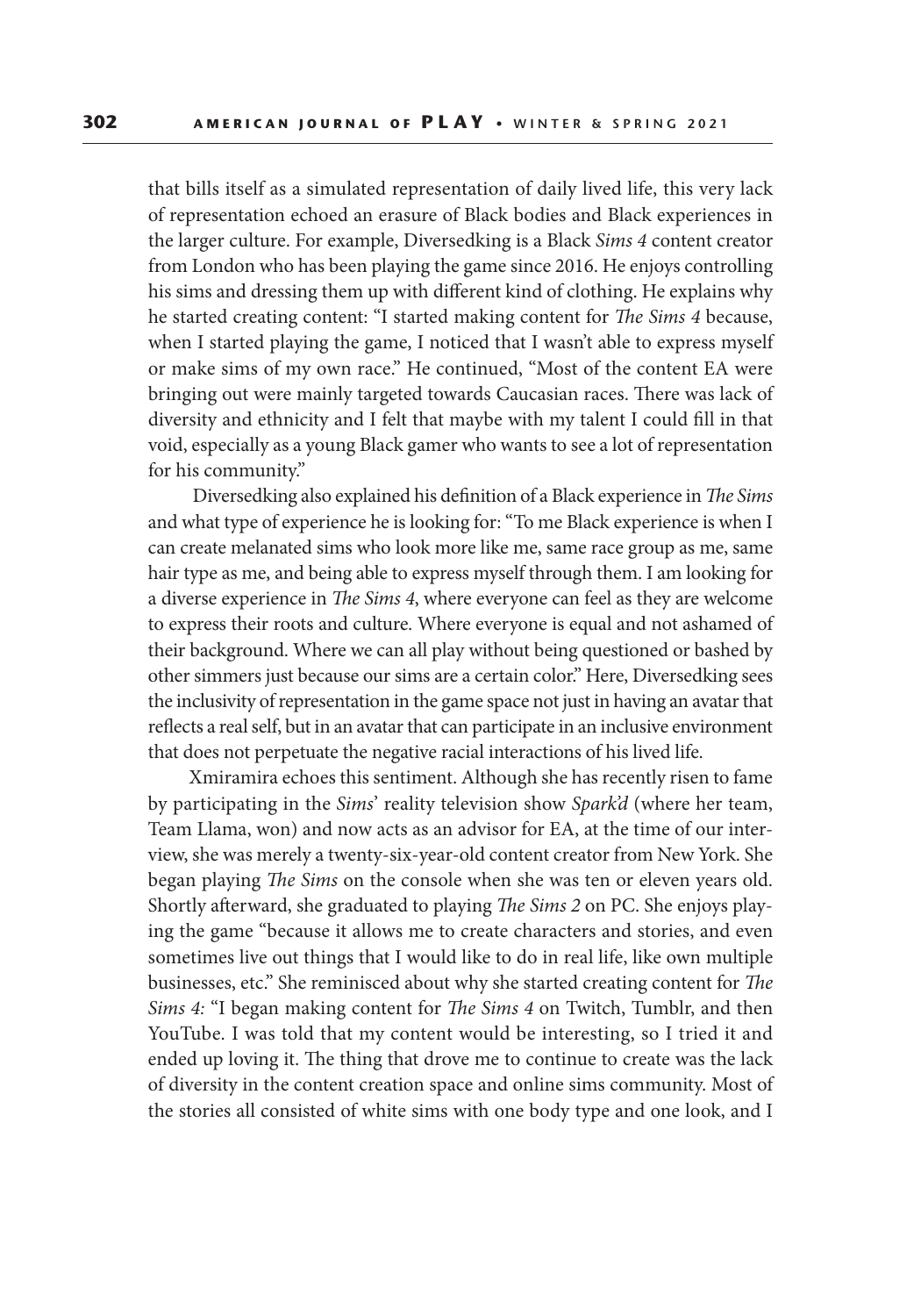wanted to help change that. Even when it came down to downloading custom content online, the content was severely lacking for Black sims, and a lot of the top creators didn't care, are racist, and weren't interested in diversifying the CC (custom content) they created." To her, a Black experience in *The Sims* is "being able to create yourself. Being that we are all different people, from different walks of life, who hold different perspectives and beliefs. I feel like just being able to create a character that looks like me can help set the foundation of what I want my experience to be like." This is the very definition of an avatar creation—that Hindu religious form adopted in games to define the character who stands in for and represents the player. Representation here is not tokenism; it is amimesis of the physical by the digital self that constitutes an experience.

Such creativity and representation validate life experiences, as Kiko Vanity explains. Kiko Vanity has been playing *The Sims* for thirteen years, and she shared that she enjoys playing the game because it allows her to live a life that can be both real and fictional. She did not begin by making content for *The Sims 4*, but she has recently done so because there is "a great absence of Black ppl with Black features, and it was disheartening being a dark-skinned woman and not being able to create a character in my likeness." To her, the "Black experience in the simming community is very parallel to the IMVU [online metaverse and social networking site launched in 2004, eds.] community in the beginning. At the game's initial release, there was a great lack of Black phenotypes especially for Black women. Throughout the six years, there has been great improvements to show Black individuals. But without Black creators, I don't think that would be our reality. I'm looking for an experience that is similar to my community. I'd like to play the game, and it sparks nostalgia (not only because I've been simming since I was ten) that validates my life experience." Interestingly, in Kiko Vanity's observations we find a recognition that change happens on the margins, pushing the center to adapt and adopt. Kiko Vanity's understanding seems to be that Black content creators and consumers compelled *The Sims* developers to attend to her community more (albeit imperfectly). Even so, the Black content creators and modders provide the majority of the assets and builds needed for Kiko Vanity and others to have a meaningful experience in the game.

The complexity of inclusive and diverse representation gets reflected in the interviews as well, challenging the idea of Black culture by recognizing Black cultures as a geographically, historically, and culturally diverse lived practice. Complex Sims, who has been playing *The Sims* since he was seven years old, reflects on why he enjoys playing the game: "I enjoy playing the game because I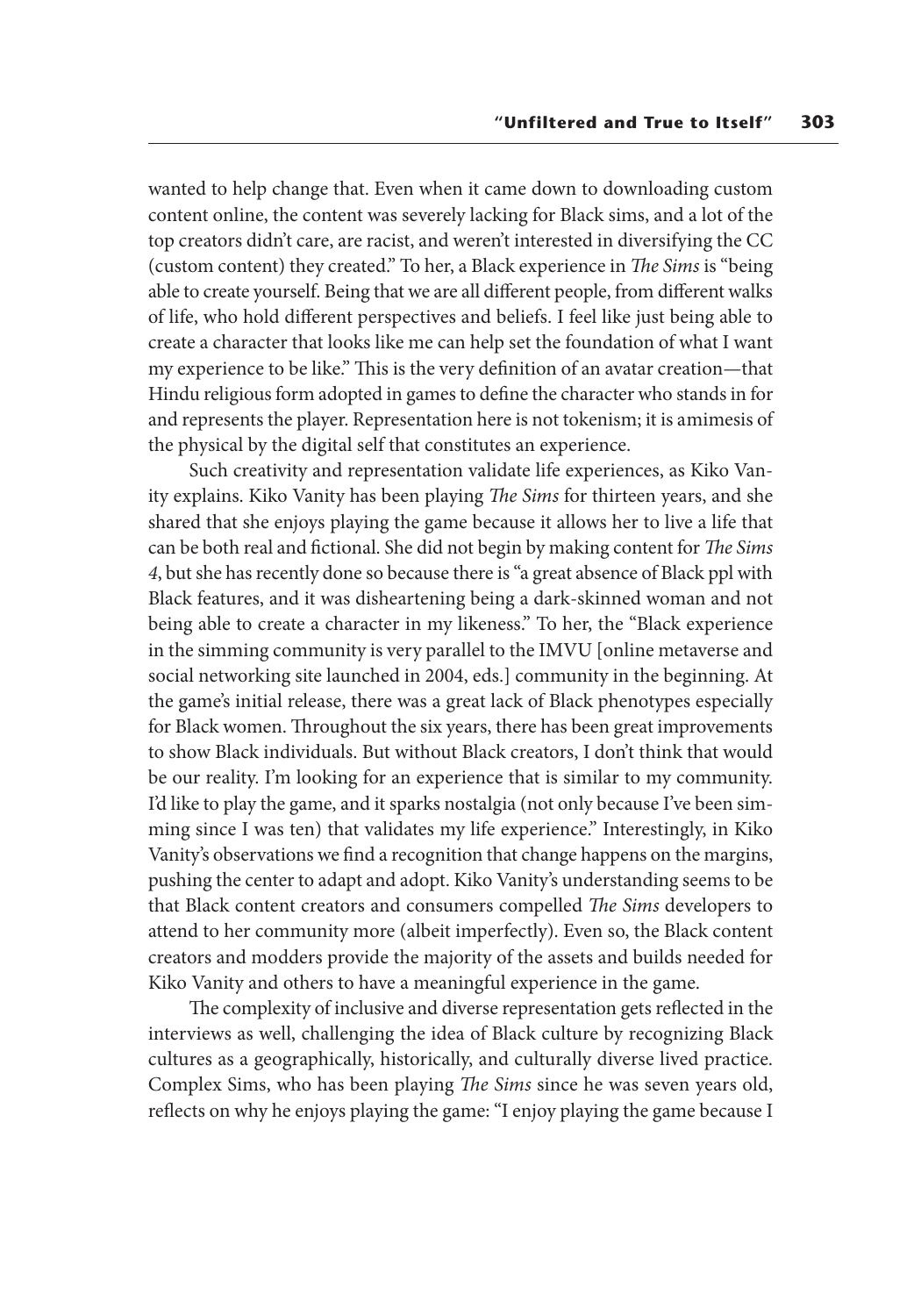can develop stories within the game play that make it an individual experience. My characters typically have a back story and go down a path that makes everything come full circle." We wanted to know his definition of Black experience in *The Sims* and the type of experience he is looking for, and he stated:

A Black experience in *The Sims* mirrors your experience as a Black person. Black people can relate to one another on a lot of things, but there is not one uniform Black experience. I feel like it would just be at least having the opportunity to see what you can connect to as a Black person playing the game. I'm looking for the same experience as anyone else and by that, I mean that I can get on the game and see myself without pushing for it constantly. For the type of music and pop culture that my community indulges in to be available.

He explains what he would include if he were one of the developers: "I would add what I could without making it stereotypical. Black people exist in every space, so my goal would probably be to add content that focuses on various Black cultures. Seeing content in-game that mirrors Caribbean and African nationalities would be great."

Such an observation echoes much of what the research tells us as well. Black people's problem with the game industry's Black characters ultimately lies in the game itself—such characters are almost always stereotypical.

#### **"Accurately Represent Our Culture"— Black Representation Is More Than Skin Color**

As we have recorded, the content creators explicitly state that inclusive and diverse representation involves more than skin tone and color; it involves a representation of daily lived lives. For example, Ebonix Sims, another Black content creator from London, who has been playing *The Sims* since the original game was released in 2000, explains, "The Black experience in *The Sims* for me, is being able to accurately represent our culture, unfiltered and true to itself. Our many shades of brown, our different hair textures, our many, many ways of styling our hair, our unique style of dressing and trendsetting ways" (see figure 1).

For Ebonix Sims, the absence of Black bodies in *The Sims* virtual space is explicitly a political action, which drives her sense of mission. In her own works, she says: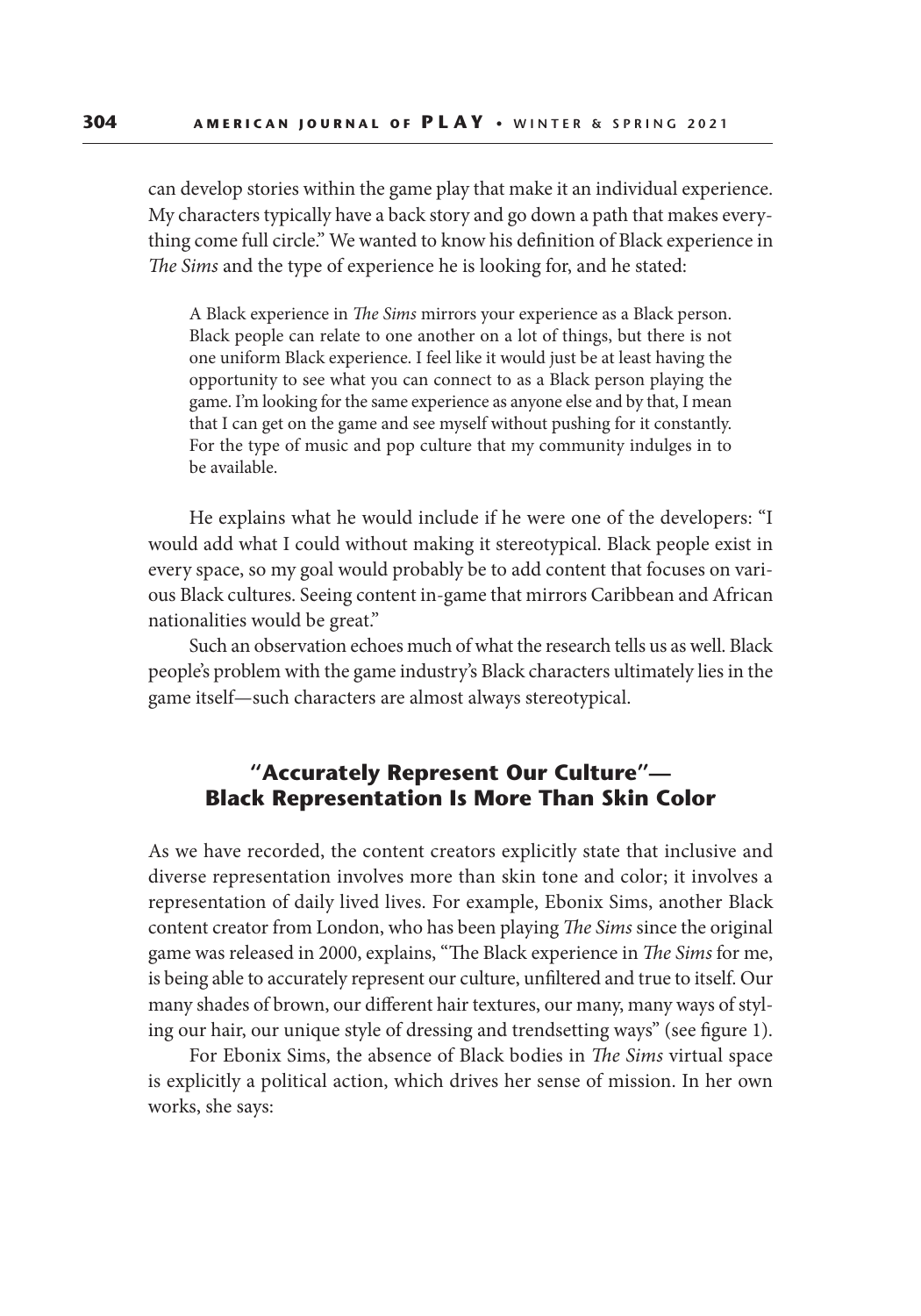

Figure 1. Hairstyles by Ebonix Sims

There is so much about Black culture that isn't represented in the game, that content creators like myself make it our mission to rectify. Without us, the Black experience in the game without custom content and mods is a sorrowful one. Our brown skin tones have gray undertones or are patchy; and without any expansion packs, out of sixty-four hairs for women you can only count six that have a kink or coil (excluding the buzz cut). It's a similar story for the male sims where eight of thirty-six hairs are Afrocentric. I'm looking to feel represented in the Sims in looks, gender, sexuality, and personality.

If she were a developer on *The Sims,* she would "definitely incorporate more hairstyles and introduce a color wheel for skin tones, so that we aren't limited by the selection we currently have." Underneath the interview with Ebonix Sims lay a constant emotional undercurrent of loss or sorrow. Psychologists have noted that racism (both hostile racism but also passive racism that erases groups of people) lead to racism-related stress (Harrell 2010; Jones et al. 2020). Such stress manifests in different forms, so when we encounter explicitly emotional responses, such as sorrow, we note that they are stress-based responses to built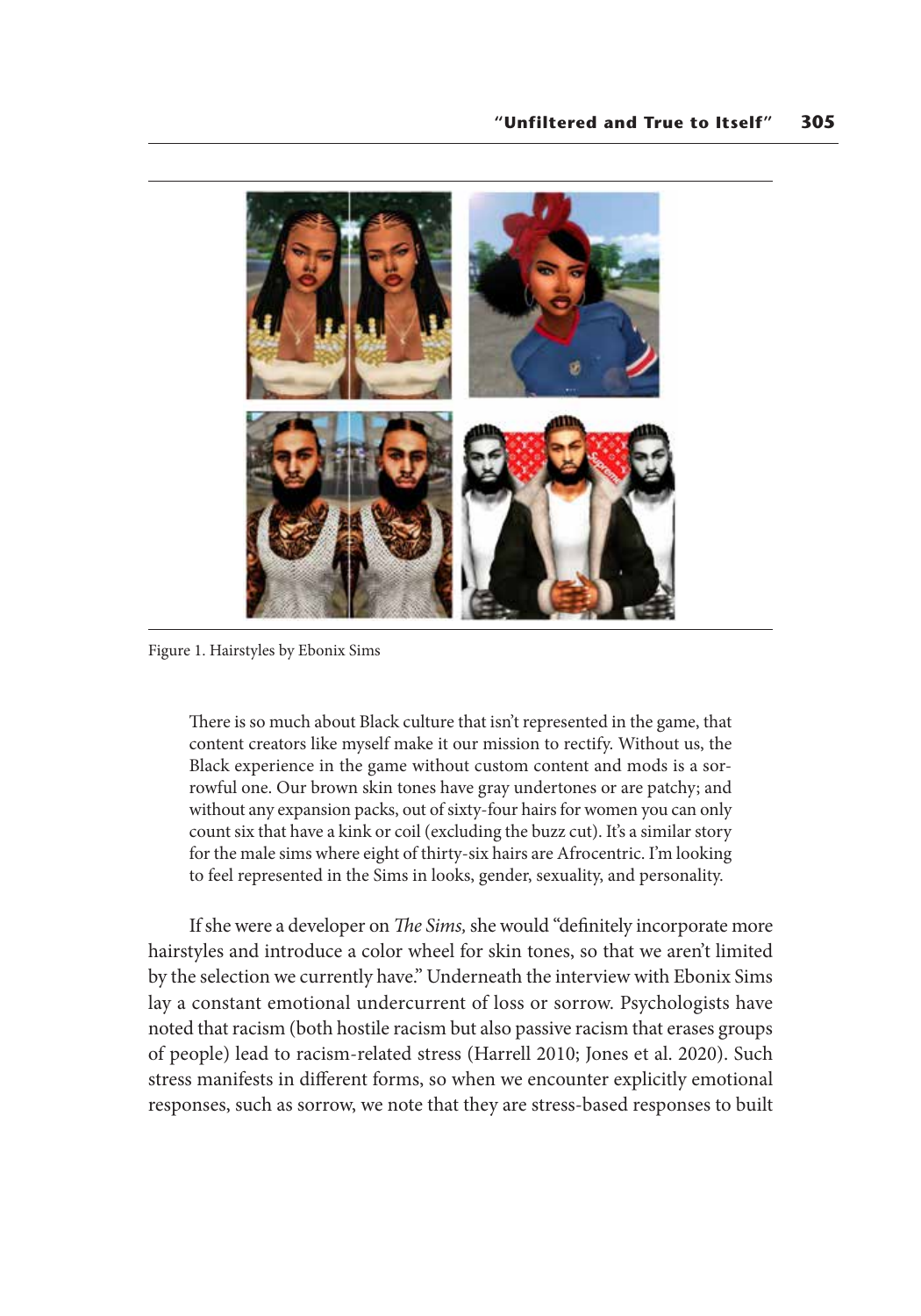experiences that purport to cover a range of actual experiences. And taken in its larger context, these representational stresses form part of a larger narrative about the experience of race-based stress, which lies outside our scope here, although it arose in conversations about these interviews.

The missing fashion cultures of Black communities as expressive representation took on broader significance for Complex Sims. He observes: "I felt that *The Sims* was missing a lot of fashion that mirrors the Black experience. We have had so many Black people who are fashion icons like Nicki Minaj, Virgil Abloh, Beyoncé, and Rihanna that have made an impact on how Black people style themselves. So we needed something that matched that level of fashion that has always made us stand out." Evident here is a simple observation, yet largely absent in discussions of racial diversity and inclusion. Black is more than the color of skin; it is the cultural practice of clothes, or food, or homes, as the example included in figure 2 shows (Bernard 2002; Davis 1992). Such diversity needs to consider intersectional Blackness to highlight the nuance of representation (Cho, Crenshaw, and McCall 2013). Fashion as cultural self-expression



Figure 2. Black fashion from Complex Sims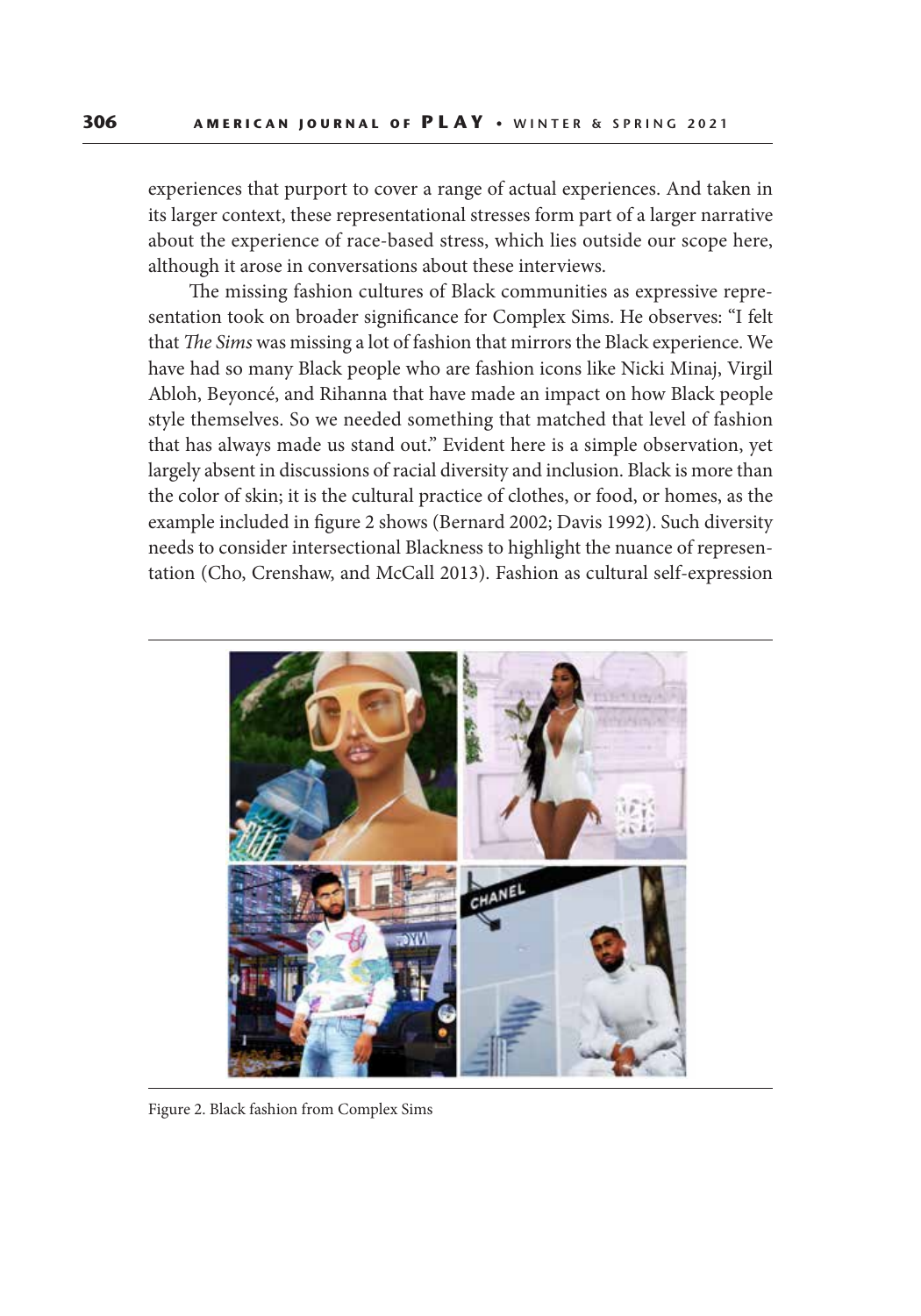sees both a cohesive expression within certain Black communities—such as hiphop fashion or the more historicized "dandy" fashion—while having broader impact on national and international communities (Wilbekin 2020; Baily 2008; Way 2021).

More expansively than those in previous interviews, Kiko Vanity notes that were she on the development team for *The Sims*, she would "add in different cooking recipes from all Black cultural backgrounds and incorporate more pop culture-like games like *Fortnite* has done." Race has expanded markers in her design and thinking process, both in what she creates but also in her personal creative subjectivity: "I want everyone who downloads my cc to know that I'm a Black woman and I make content for other Black individuals that sees themselves in my content. (Not to say nonBlack people can't use my content). I choose to cater to the Black community because I understand what it's like to not feel seen and to feel like an afterthought. I want to let every Black person who downloads my content to know that it was made with them in mind."

She believes that the Black community is an afterthought for the developers



Figure 3. Detail-oriented content by Kiko Vanity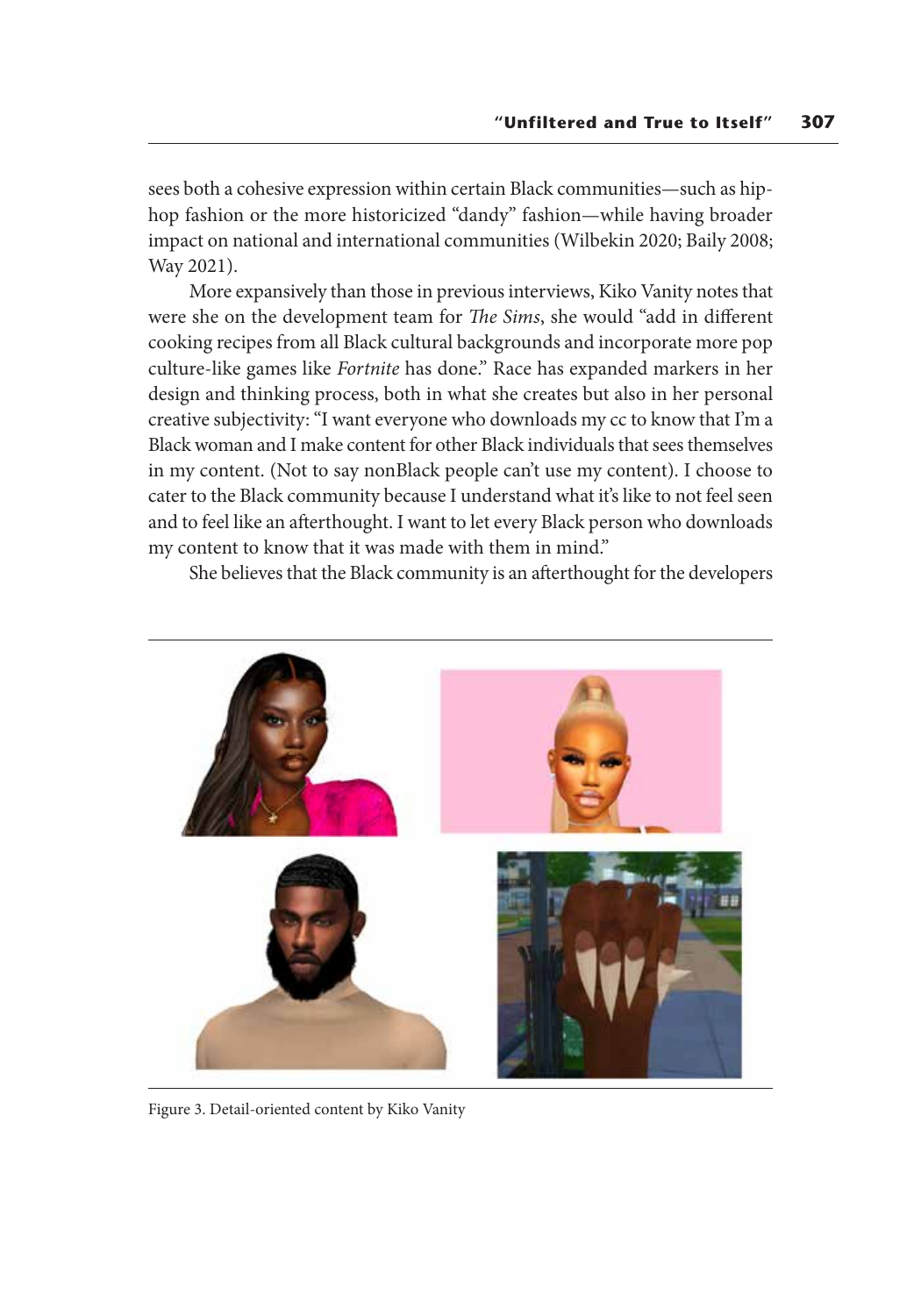when they are creating the game. "I think that *Sims* gurus should go through ours tweets to them and consider our requests." Similar to the other interviewees, she believes that there is "a lack of diversity in *The Sims* game creators, and I also believe that since Black ppl aren't showcased in our media like other racial counterparts." In her concluding statement, she said, "I'd like to add a more detailed and diverse catalog [so] that more people feel more seen." And indeed, this catalog is already growing in her library, as can be seen in figure 3. The focus on detail, from skin tone to hair styles and down to fingernail shapes, provides different options for her and the community that she aims to work within.

#### **"Opened Many Doors and Unlocked Many Skills"— Modding, Skill Development, and Creative Identities**

In a short interview with XxBlacksims, we found a story of the need for content compelling her to develop the necessary creative skills from scratch. Like others, XxBlacksims wanted to create content because of need: "The main reason why I started making content for *The Sims* is because there was a lack of Black creators, and EA did not fully let me represent myself in-game without cc, because there is a lack of hair and skin tones to choose from for people of color." We asked her what she did to create her characters: "When I first started making cc, I started off recoloring. I was making hairs that are blue or that are more European looking, and I would turn them fully Black for me and others who wanted to make a sim that looks closer to us as Black people in game." The limitations of reskinning or recoloring soon frustrated XxBlacksims. Black character creation, in other words, is not just a case of changing color. Such colorism effaces the cultural and physical differences of Black communities and Black aesthetics.

XxBlacksims let her own ambition but also the demand from her community drive her to develop the artistic and modding skills needed to create new assets. She explained, "I still felt like recoloring wasn't enough to fully represent us as Black people, so I started learning how to use Blender by watching YouTube videos. I learned how to make braids and curly hairs, 4c hair, and everything that I feel represents me and other Black girls and boys in game, and I'm still learning how to make the game better not just for me but for every other Black simmer as well." XxBlacksims's experience speaks to a strong community motivation. She started making new characters for herself and others. As she learned new skills, she saw it as an opportunity for change, for world building, for inclusive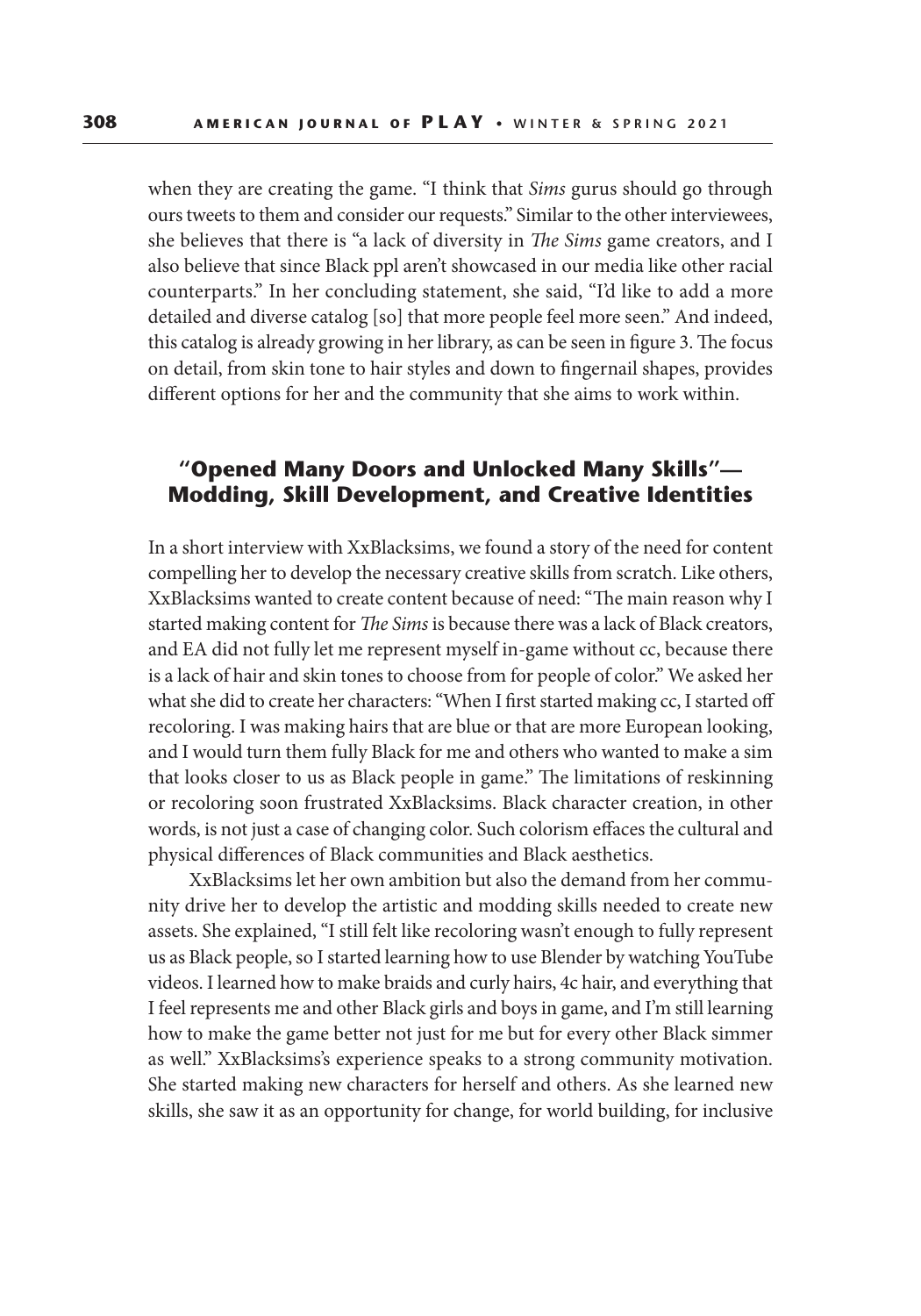design for a marginalized group (see figure 4). We could mention something about skill development and playbour (again, a hybrid form of play and labor, especially in modifying electronic game) here, but more importantly, we see stronger arguments about inclusive representational activism that is not about individual representation (I want to see myself in the game) but rather collective or community racism (I want us in the game).

Ebonix Sims likewise reflected on the role of being a creator in the same community in which she plays. In fact, it was the community aspects of creation that drove her enjoyment of the game. She notes that "there are endless possibilities to your game play and sim creations. It has opened many doors and unlocked many skills that I didn't know that I had!" Although she has been playing the franchise since it was first released, she started making content specifically for *The Sims 4*. The broader tool set, the larger community, and the online Black player communities were all important considerations for this transition into creator.

Creative identities are not just about learning new skills; they are about larger subjectivities, and they are political and racial. Throughout her creative



Figure 4. XxBlacksims and a broader palette of design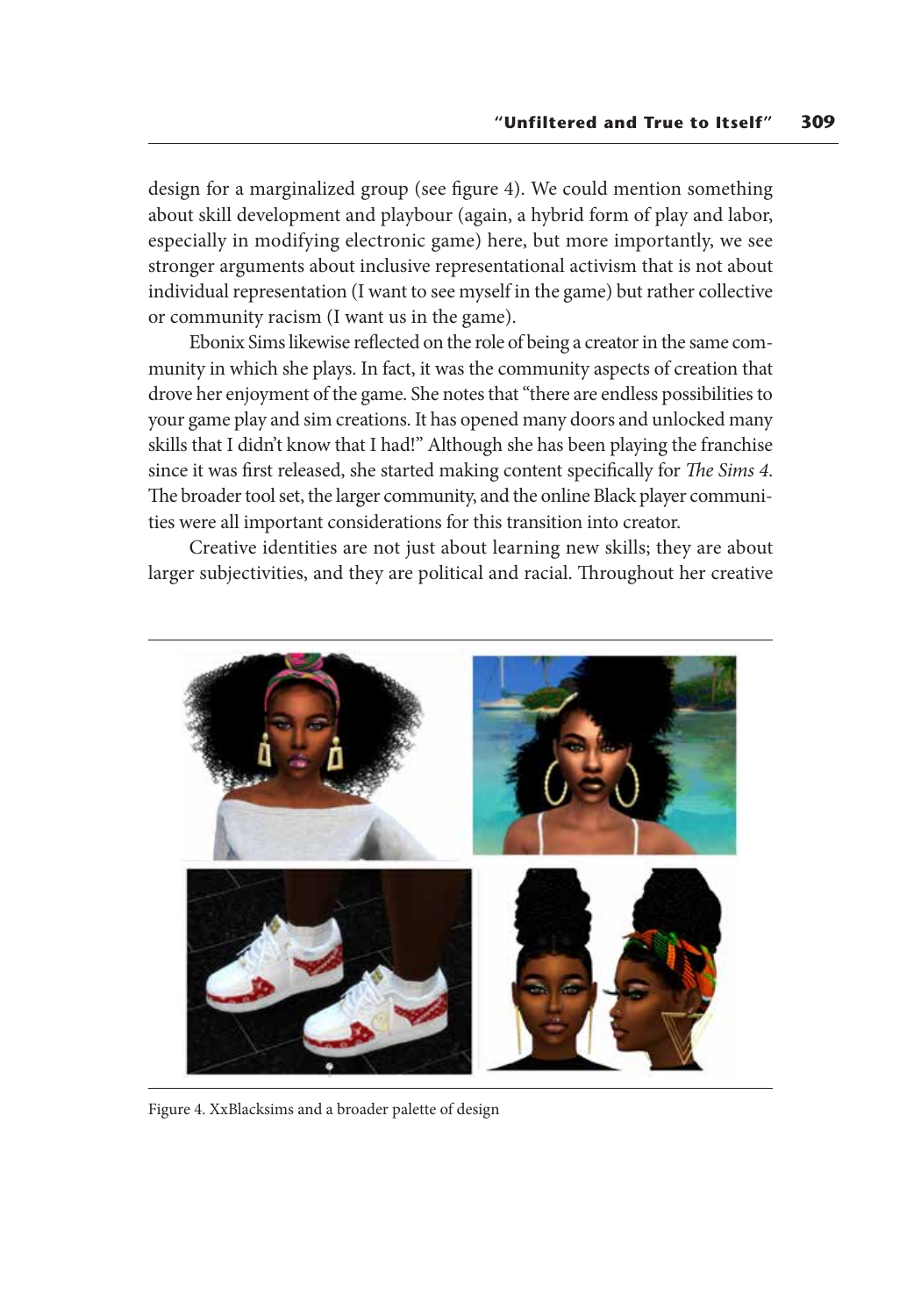practice, Xmiramira has had to explain and sometimes defend her racial focus in her design. She explains: "When I first started, race played a huge factor in the content I created. I was met with a lot of push back, a lot of racism, and it began to make me ask questions. People would come into my streams and constantly ask me why are all my sims Black. And my question to them would be, 'Do you ask every other popular simmer why are all of their sims white?'" As has been noted by Gray and Leonard (2018) among others, just being Black is a political statement, a political body in games. With white characters as the unmarked category, Black characters are marked as different, as questionable. Xmiramira continues,

Now, after all these questions have been asked, conversations have been had, content has been created, I will continue to create content that represents us, but I know that I'm not alone anymore. Now you can go to YouTube and find hundreds of different stories from different Black simmers all over the world, showing off their game play and who they are. I just didn't see enough of us making content and being visible. There were some Black simmers making content but most of them either weren't making Black sims or they only made really light sims. There wasn't enough plus size or dark-skinned representation in storytelling.

Here, we call out the visibility of the modding community and not just the assets that they create. Being a creator can often feel solitary and isolating. The act of always needing to defend the characters that emerge from the creative process compounds these feelings of isolation. In this interview, we discussed with Xmiramira the importance of being part of a creative community both to feel connected but also to continue to diversify, to see the needs and gaps and build off of each other's successes.

## **"Lacking the Tools to Properly Capture Our Essence"— A Call to Include Black Developers in the Design and Development Process**

The modding cultures that we see exacted among these six content creators are in direct response to an absence**—**the lack of representational material that reflects the Black experiences they or their communities want to create. This absence was designed into the system, and all six interviewees strongly noted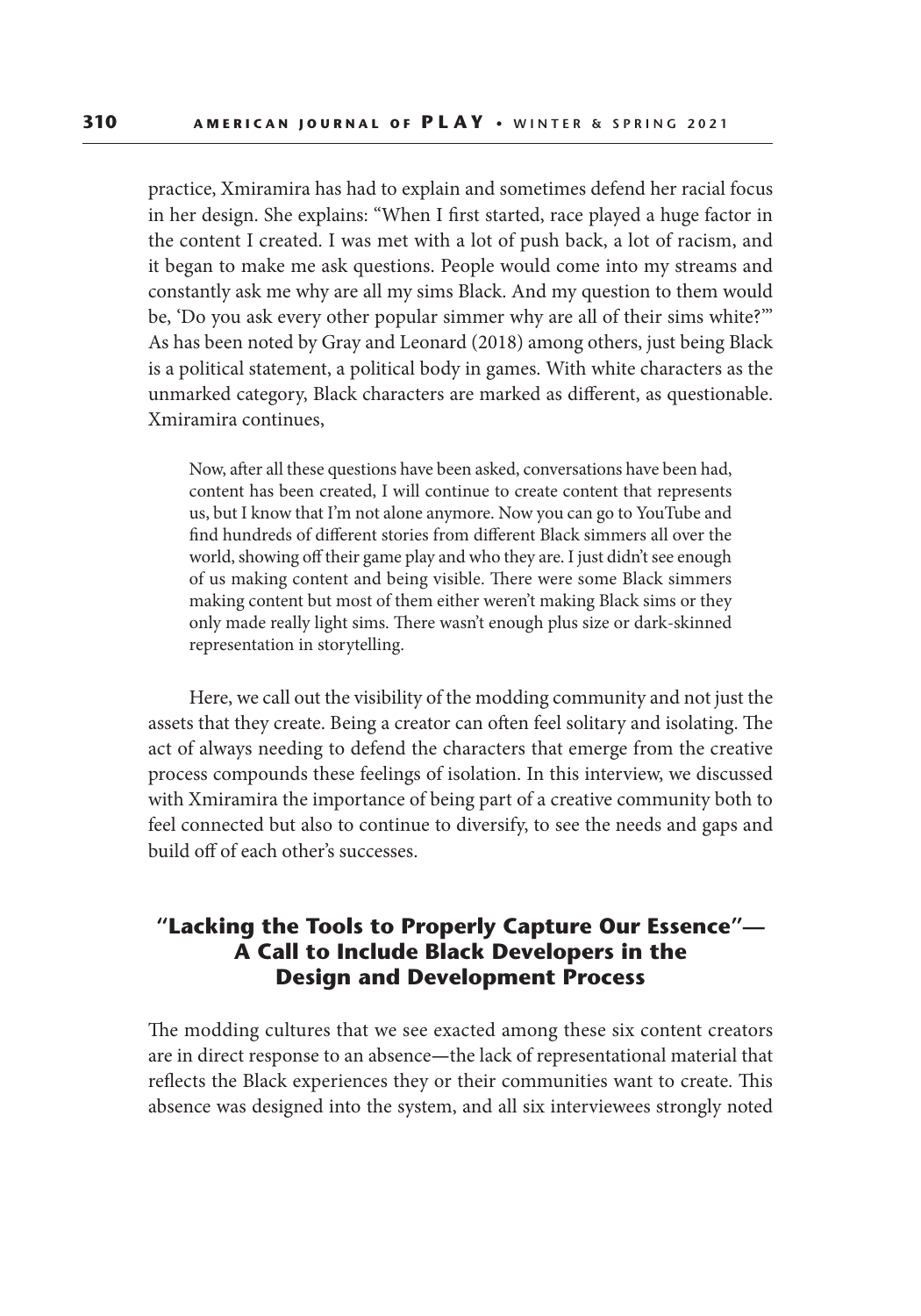the need to diversify the EA team. For example, Diversedking strongly asserted: "If I was a developer I would firstly change the EA team. I feel as if their team isn't diverse, so they're unable to give us our full experience and what we want because they don't have people to tell them this and that." More concretely, however, Diversedking offered suggestions about skins and textures in the game:

Another thing I would change to help the Black community for *The Sims* is the hairs and skins that come with the base game [see figure 5]. Firstly, the hairs for the Black community look dry, ashy, and have no texture at all. However, when you compare the hairs made for us Black simmers to all the other hairs made for whites and Asians you can see that it has a lot of detail, shine, length, and even looks more appealing in the eye. Sometimes we aren't even able to represent ourselves fully and have to change something of ours just to make our self happy when really and truly we don't have the resource to make us who we are.

We pause here to highlight an important observation about a lack of digital resources. Black communities are statistically underresourced for a vari-



Figure 5. Hair and skin examples from Diversedking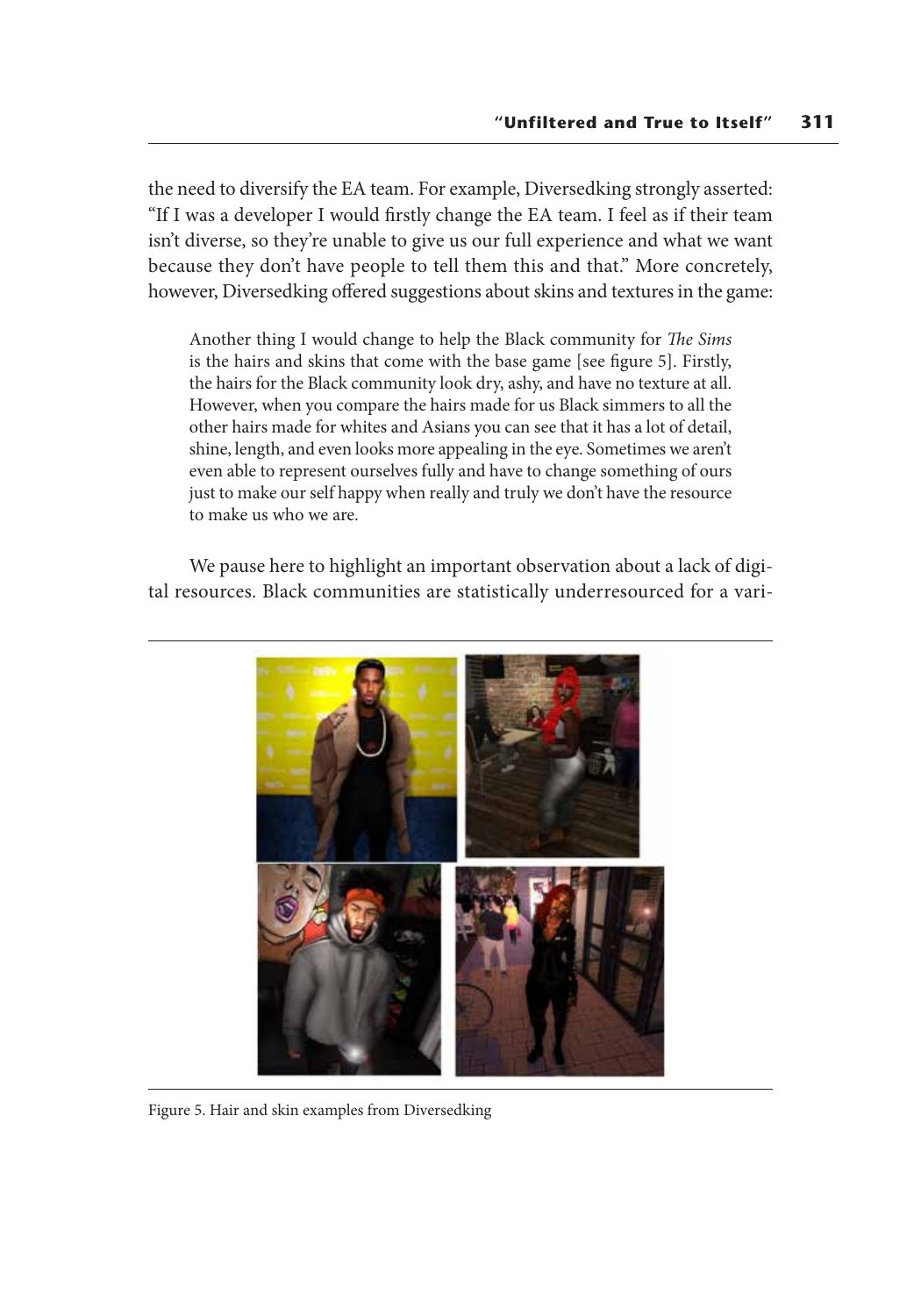ety of socioeconomic and material reasons. However, we see the same politics of resource scarcity playing out in online, digital spaces. Modding, then, is a resource-generating project, but one that once again must be provided outside traditional market logics. The previous complaints about representation can be reframed within this design and market logic. Diversedking continues in this vein: "The skins given to us Black simmers are very sad. They aren't even the right tone, some look blue, some look yellow, and it's actually quite sad, because when you look at the other races it's like they have everything you could think of, but when it comes to us, we are so limited. If I was to be a developer, I would focus on these main things as well as game packs for us Black people."

In addition to modding, Diversedking discussed the role of fan community activism to effect change among formal developer communities.

I feel as if the developers do not care about the Black community. We've tried so many things to try and get their attention. Such as filling forms and even bashing them on Twitter. It took one tweet for them to realize that we are really serious and need a change in the game. They only care about their image and the content they make for people not of color. I really and truly feel as if *The Sims* need to listen to us and what we have to say about the game to make it more fun to play. We feel as if we're getting ignored and don't even have the opportunity to have our say.

The tension between formal developers and consumers represented, in this case, by modder and informal developers becomes palpable, especially in light of the labor of representation. One group, the developers, is allegedly concerned with corporate reputation. The other group, the consumers and modders, is self-defined and concerned with basic rights to representation in a game that purports to simulate our lived lives. The absence of these lives, of these representations, speaks to an absence or erasure that modders actively fight against.

Again, the lack of racial representation as a motivator for both creative activity and critique becomes a significant consideration in the content that Ebonix Sims notes, "mainly because we are very limited on the content that is available for Black sims and sims of colour. So, I make content primarily for these groups." Ebonix Sims believes for *The Sims* to help the Black community, developers should focus on "reaching out to Black creators and creators of colour as a focus group to help bring ideas together on what kind of content they could bring to the game." According to Ebonix, one reason it seems hard for *The Sims* team to give Black people a Black experience "could be not having many Black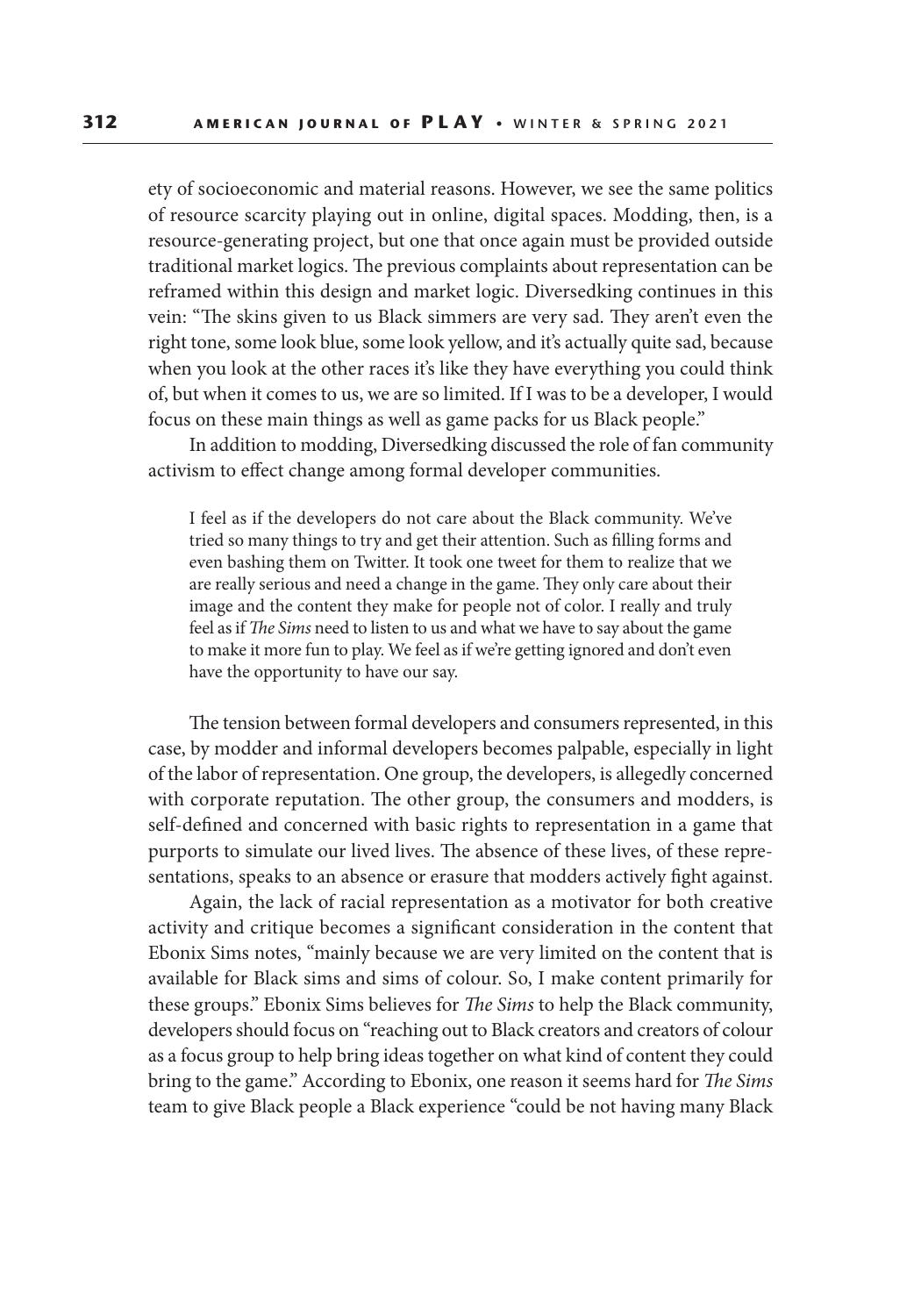people on the actual *Sims* team to feed into the development of the game." She wants to emphasize that "the need for more diverse content hasn't changed in the five years that I have been creating content. The fact that the need is still so high goes to show that there is still a lot of work to be done via EA in order to help people feel heard, but most importantly SEEN and represented in the game that they love." Thus, Ebonix Sims, Tanya DePass, her organization, I Need Diverse Games, and the market are all asking for diverse characters, even demanding it. Whole submarkets are thriving, yet we find that content creators remain frustrated.

This same sentiment was echoed by Complex Sims, who believed that developers needed to change how they thought to help Black communities represent themselves. "I think white privilege plays a factor in why they're lacking the tools to properly capture our essence. Most of the developers are white, and there's typically not a lack of representation for white people so they probably lack the passion to make everyone feel included and seen, is that they can't relate to being underrepresented." We would contrast this observation with Potanin's (2010) "I Design Methodology"—a design method by which game designers create games that they would want to play, and which attract more people like them (in this case, white male adults). Rather, what Complex Sims suggests is a design methodology more akin to that which Laurel (2003) developed in her work for game manufacturer Purple Moon. For example, Complex Sims offers this as a form of participatory design: "I think they should speak to their Black audience and invite more Black YouTube simmers to their Game Changer program so they could receive proper feedback from Black people with a large Black audience. That would also help avoid any potential negative feedback from racists and people who have no interest in seeing us represented." The present team is not diverse enough to understand what the Black communities need and talking to these communities would help.

Xmiramira directly challenges nonnaturalized Black communities in Western locations. When we asked her what would she change or add if she were part of *The Sims* team, she responded,

If I worked on the team, I would like to be involved with choosing what CAS (create a sim) assets get shipped with each pack and directing them to create better makeup and more hairstyles for people to make Black sims. I would also redo those dark skin tones. I would like a hand in the characters that come with the packs. I would like to see more representation from across the African diaspora. some African American families, a Nigerian family, a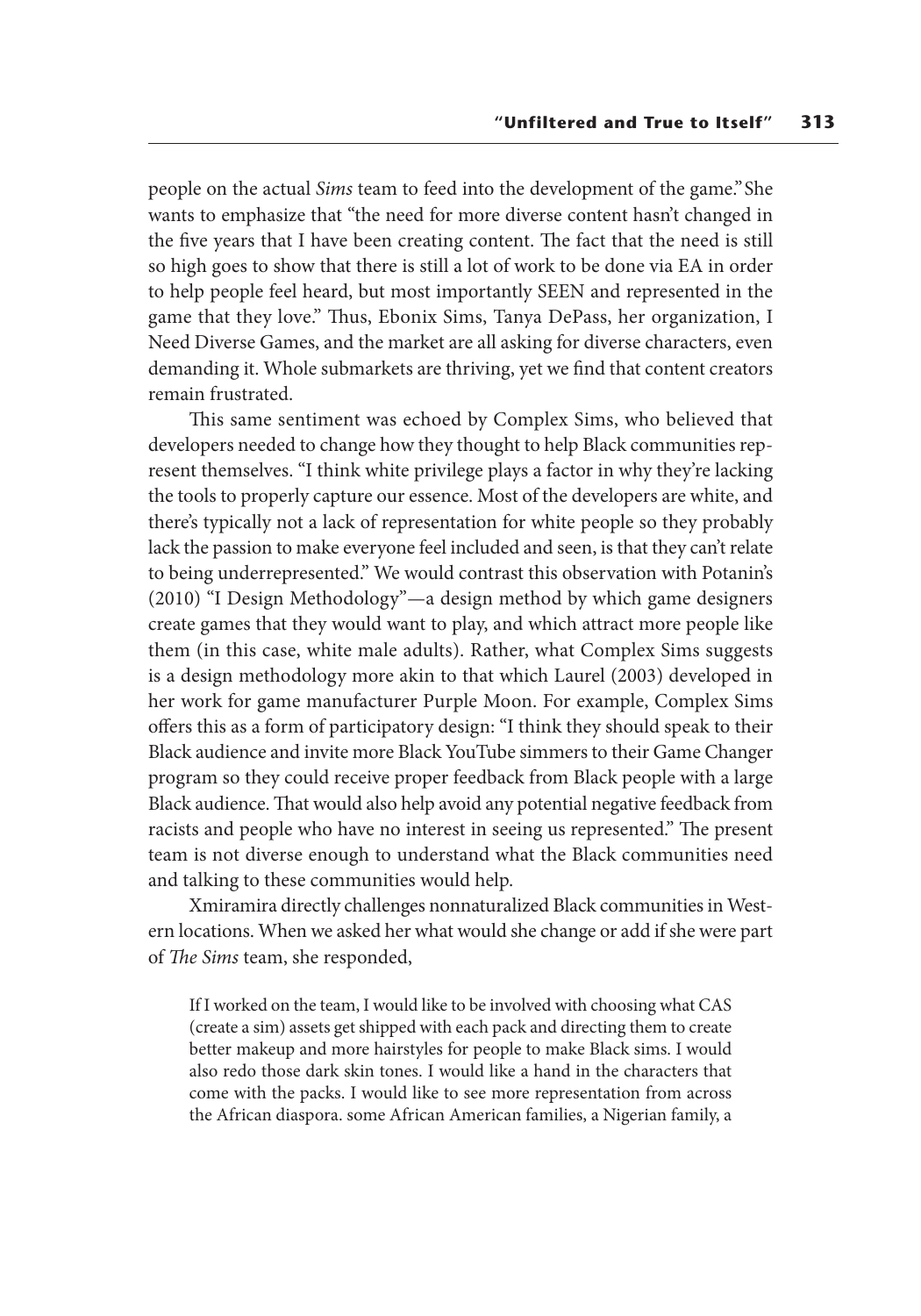family from Guyana. I feel like the game is pretty diverse until it comes to Black people; then it tends to fall flat in that respect.

Her call for expanded representation might be reframed to imagine players from Africa or the Caribbean or African diasporas in non-Western nations. *The Sims* can be and likely is consumed by Black bodies in a variety of locations. And as Xmiramira suggests, cultural and aesthetic practices move with the people. Nigerian families hybridize their identities when they immigrate to Seattle, for example (see figure 6).

Here, Xmiramira's observations about developer communities help us think through EA workforces and how they could engage the Black community when creating *The Sims*. Specifically, we asked her whether the developers thought of or represented the Black community. She responded, "In the early stages of developing and releasing this game, no I do not. I don't think that Black consumers were thought of. Now? Yes, but there is still so much to be done and so much to be fixed. I think the team should create all of the things I listed above, better skin tones, better and more hair options, makeup, clothing that compli-



Figure 6. Diverse Black design and the Melanin Pack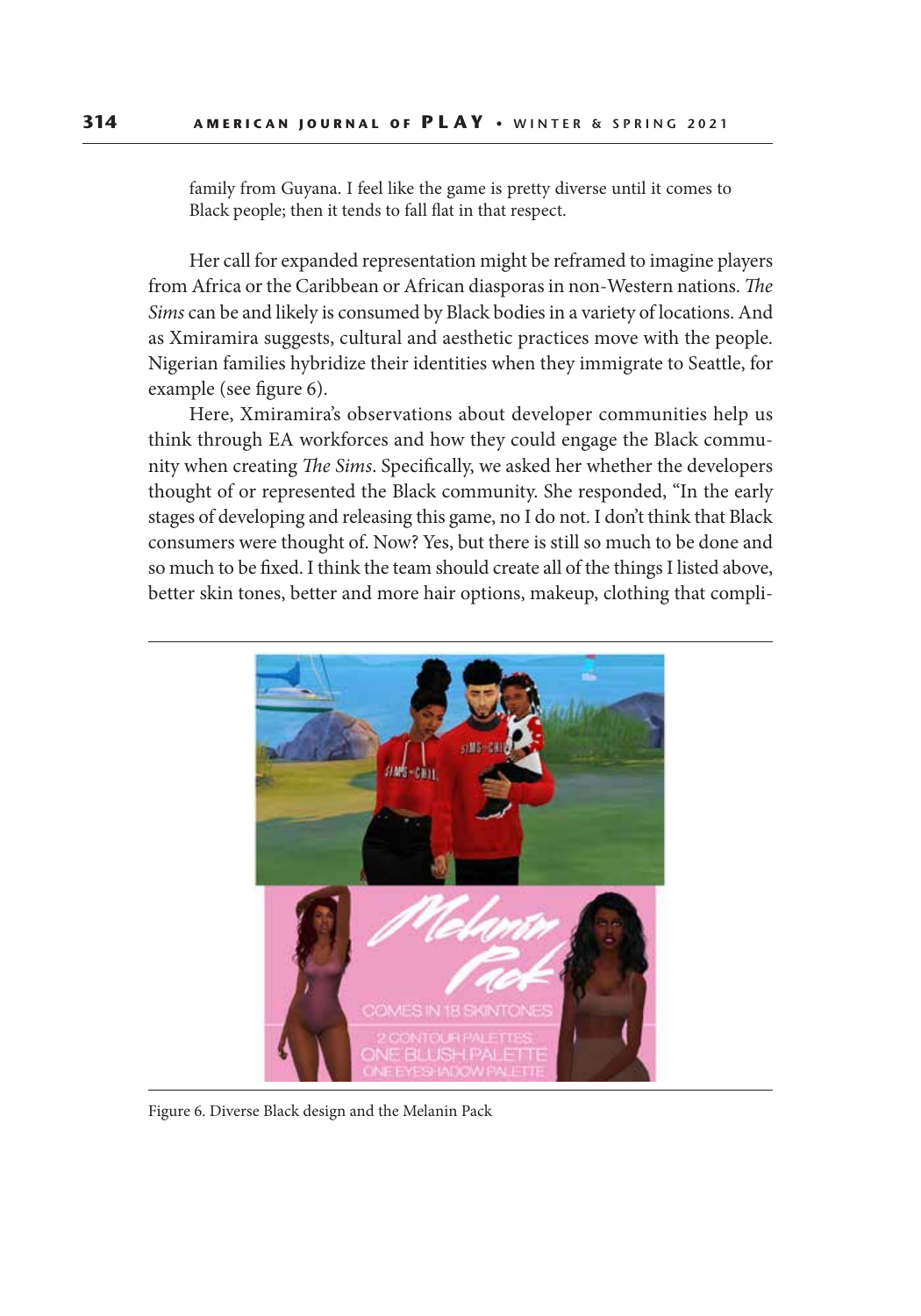ments brown skin, cultural items, etc. So that more of their Black consumers can feel seen and be able to create and share their experiences." Similar to the other content creators, she believes the main problem to be that there are no Black people working on the team: "I literally only know of one Black woman. The stories can't be told if the people there can't tell them. The content can't be created if the people aren't there to create them. This is an issue all across the gaming industry. These companies need to hire more Black people."

If, in fact, Xmiramira is correct and there are only one or two Black developers, then the danger becomes that their voices will be easily dismissed. DeWinter and Kocurek (2017) discussed this in a chapter about sexism in the electronic game industry, noting that isolated voices are easily dismissible, whereas teams saying the same thing carry weight and meaning. Such lessons need to be extended to more inclusive design and broader representation. Indeed, the developers need to include more people of color in the design and development process. Of the twenty-three designers credited on *The Sims 4*, seventeen of them presented as male in their online identities with the other six presenting as female, and the racial demographics of this design group was fourteen white designers, six Asian-identifying designers, one Latinx designer, and two about whom we were unable find clear data. To be clear here, of the twenty-three credited designers, there were zero Black designers. The design team's demographics did not, in fact, reflect larger player demographic trends within the national borders of the United States let alone its global market. Thus, while the modders and content creators work to develop diverse assets and content within their own communities, what they call for—indeed, what many call for—is a diversified development team that can think about complex representation based on lived experiences. This would not eliminate fan communities and content creators. It would provide broader communities of engagement, more opportunities for player engagement across multiple player bases, and the chance for historically marginalized communities to be seen within games.

#### **Conclusions**

We were drawn to interview content creators and engage them with the same design seriousness that game studies scholars engage with designers, developers, and players. These creative modders work at a liminal place in *The Sims* community, both and neither players and developers. Driving all of them is a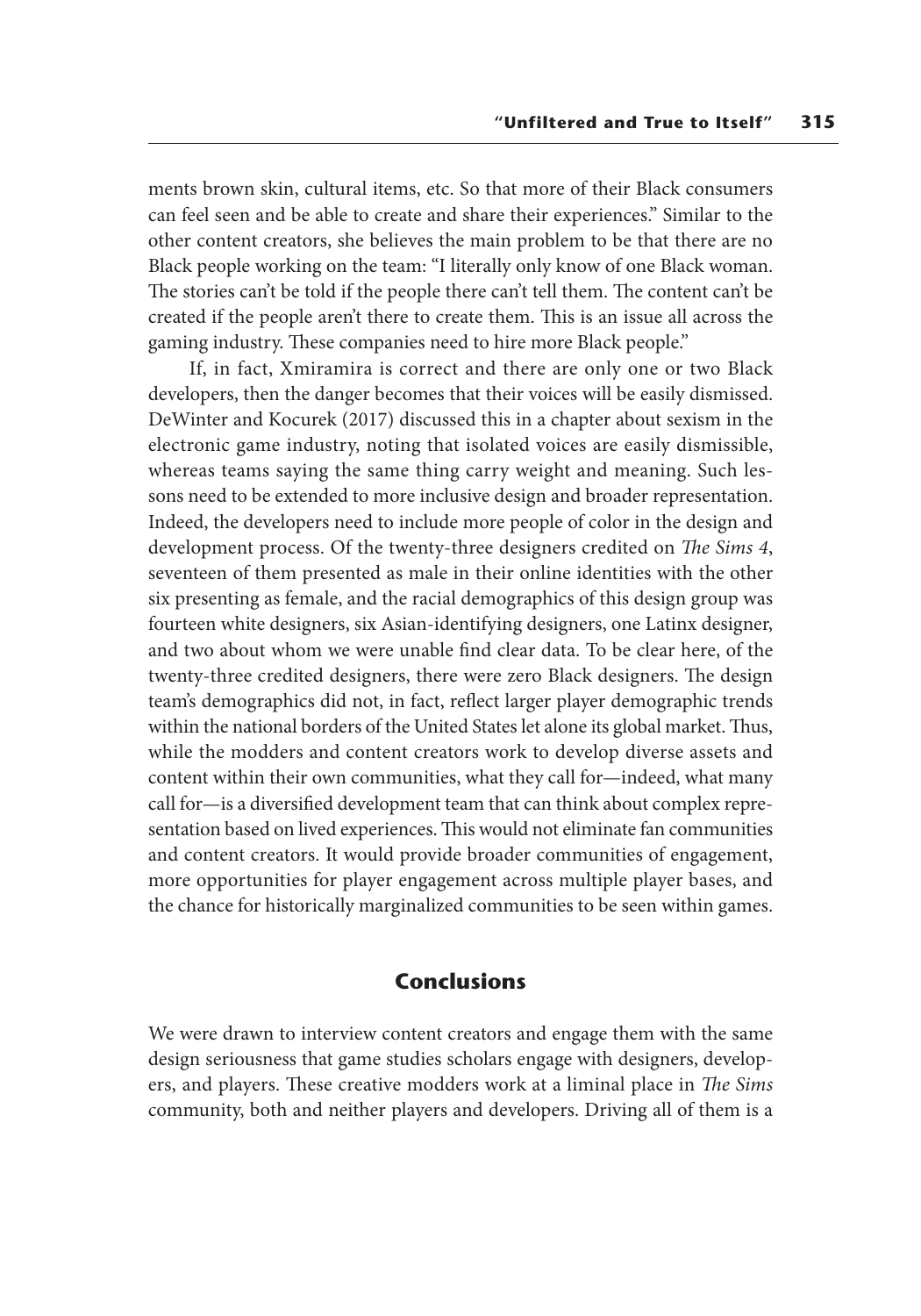simple truth: representation matters. And more specifically, their representation matters. This is not revolutionary. In their conference paper "The Privilege of Immersion: Racial and Ethnic Experiences, Perceptions, and Beliefs in Digital Gaming," Passmore, Birk, and Mandryk (2018) conducted a mixed-method study that looked at how a lack of diversity affects BIPOC (Black, Indigenous, People of Color) and white players, measuring specifically effects on behavior, emotions, satisfaction, engagement, and beliefs. They found, unsurprisingly, "Players of color generally agreed that accurate representation improves their experience and want to game as themselves, freed from everyday social restrictions and stigmas" (9). More importantly, however, "Players of color experience the absence of meaningful racial-ethnic representation as negative representation. Thus, there is little room for neutrality in the digital creation of experiences" (9). To be clear: A lack of Black representation is not "no representation." Rather, it is negative representation, an erasure, a negation. Thus, these Black content creators are stepping in to provide positive play experiences for themselves but, equally as importantly, also for their larger *Sims* communities.

Black people struggle to find accurate representation in video games. *The Sims 4* is one of those games that does not have enough content to help the players represent themselves. The interviews help us understand how deeply rooted and yet obscure this problem has remained historically. We do not mean to suggest that this is intractable. In late 2020, *The Sims 4* developers released new content, which included over one hundred new skin tones and sliders, diversifying the skin color representation and improving the quality of these tones. Enacting a design goal of a more inclusive and representational experience, this is a far cry from the very first *Sims* game, which offered only three skin tones. In their tweet announcement of this upgrade, EA recognized the work of Black content creators as a voice in the community but also as a voice for the community: "A huge thanks to @Xmiramira @EbonixSims @MiaZaff1 @RaonyPhillips & @catherinegYT for the candid conversations & constructive feedback! Their input representing their viewpoints alongside their player communities was instrumental to current & future improvements. #GameChangers!" (Dec 7, 2020). We collected data for this article in 2019, and within one year—a year during which the political spotlight fell on Black lives in the wake of George Floyd's murder—and this community of creative activists was ready with a transformational vision. From an uneasiness about skin tones, we see developing in these interviews a need to further address the representation of bodies, hair, styles, and objects.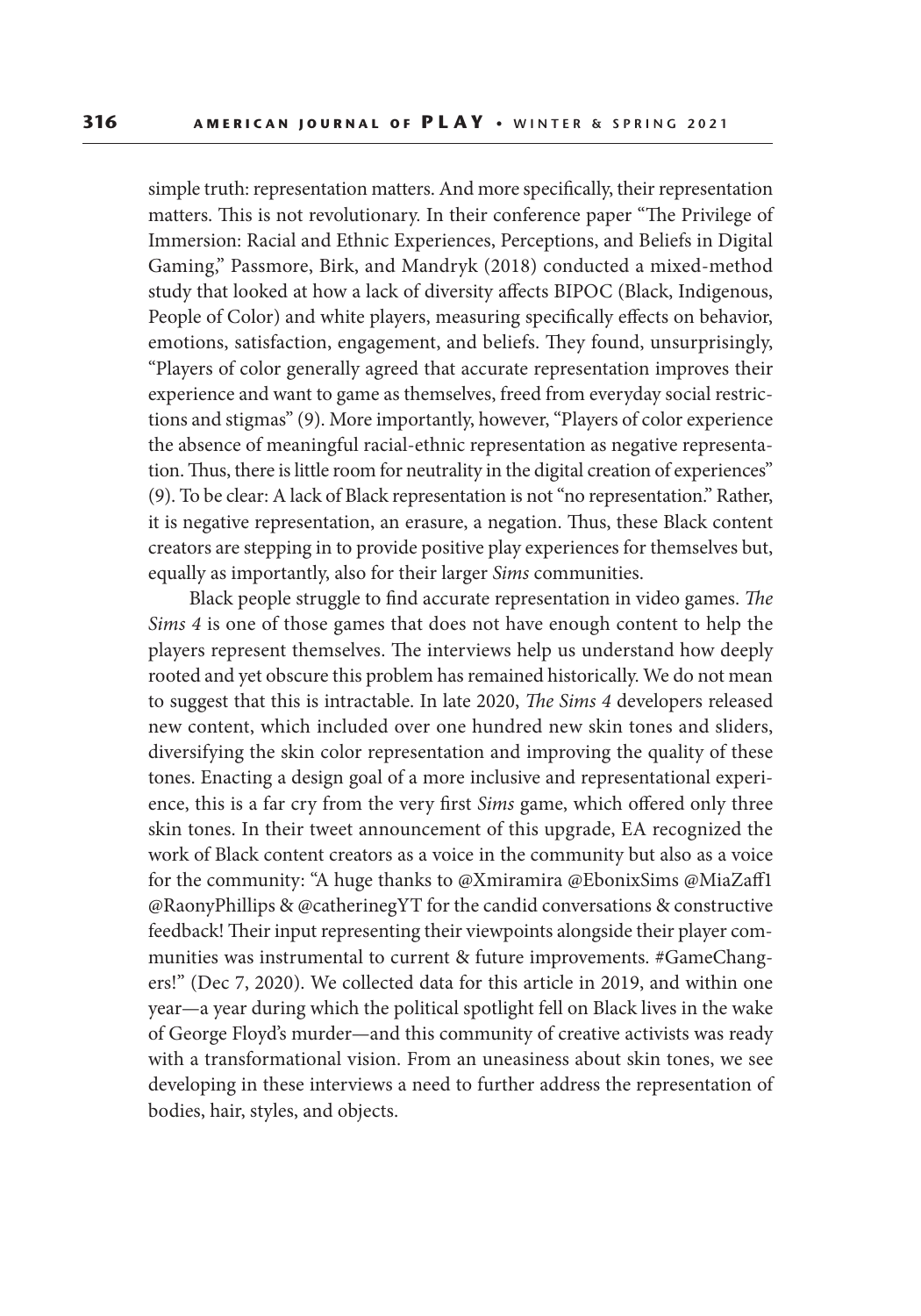Ultimately, in the interviews, all six content creators echoed one another. They all liked playing *The Sims* because it allowed them to tell stories and customize their sims. Most of them started making content for *The Sims 4*. To them, a Black experience is being able to relate to the content in the game, to its clothes, hairstyles, culture, and beliefs—not all Black people look the same, have the same culture, the same beliefs. Their feedback to game developers seems ultimately pretty simple. What they want the game developers to add to the game is accurate skin tones, accurate makeup, accurate hairstyles. They want content that represents diverse Black identities, whether American, Nigerian, or British. Content creators want more options on things as simple as recipes. If indeed "*The Sims 4* is the only game where new sims with unique personalities open up deep, rich, and sometimes weird possibilities in the stories you create" (*The Sims 4* FAQ), then the political and creative practice of these content creators is quite simple: It is to create the representational library that explores the stories that Black communities want to make.

#### **REFERENCES**

- Bailey, Eric J. 2008. *Black America, Body Beautiful: How the African American Image is Changing Fashion, Fitness, and Other Industries*.
- Bernard, Malcolm. 2002. *Fashion as Communication*. 2nd ed.
- Burgess, Melinda C. R., Karen E. Dill, S. Paul Stermer, Stephen R. Burgess, and Brian P. Brown. 2011. "Playing with Prejudice: The Prevalence and Consequences of Racial Stereotypes in Video Games." *Media Psychology* 14:289–311. doi:10.1080/ 15213269.2011.596467.
- Cho, Sumi, Kimberlé Williams Crenshaw, and Leslie McCall. 2013. "Toward a Field of Intersectionality Studies: Theory, Applications, and Praxis." *Signs* 38:785–810.
- Collins, Jennifer. 2020. "'And Nothing He Has Wrought Shall Be Lost': Examining Race and Sexuality in the Mods of *Dragon Age: Inquisition*." In *Women and Video Game Modding: Essays on Gender and the Digital Community*, edited by Bridget Whelan, 9–35.
- Davis, Fred. 1992. *Fashion, Culture, and Identity*.
- DePass, Tanya. "I Need Diverse Games Work." https://ineeddiversegames.org.
- DeVane, Ben, and Kurt D. Squire. 2008. "The Meaning of Race and Violence in *Grand Theft Auto: San Andreas*." *Games and Culture* 3:264–85. doi:10.1177/1555412008317308.
- deWinter, Jennifer, and Carly A. Kocurek. 2017. "'Aw Fuck, I Got a Bitch on My Team!': Women and the Exclusionary Cultures of the Computer Game Complex." In *Gaming Representation: Race, Gender, and Sexuality in Video Games*, edited by Jennifer Malkowski and TreaAndrea M. Russworm, 57–73.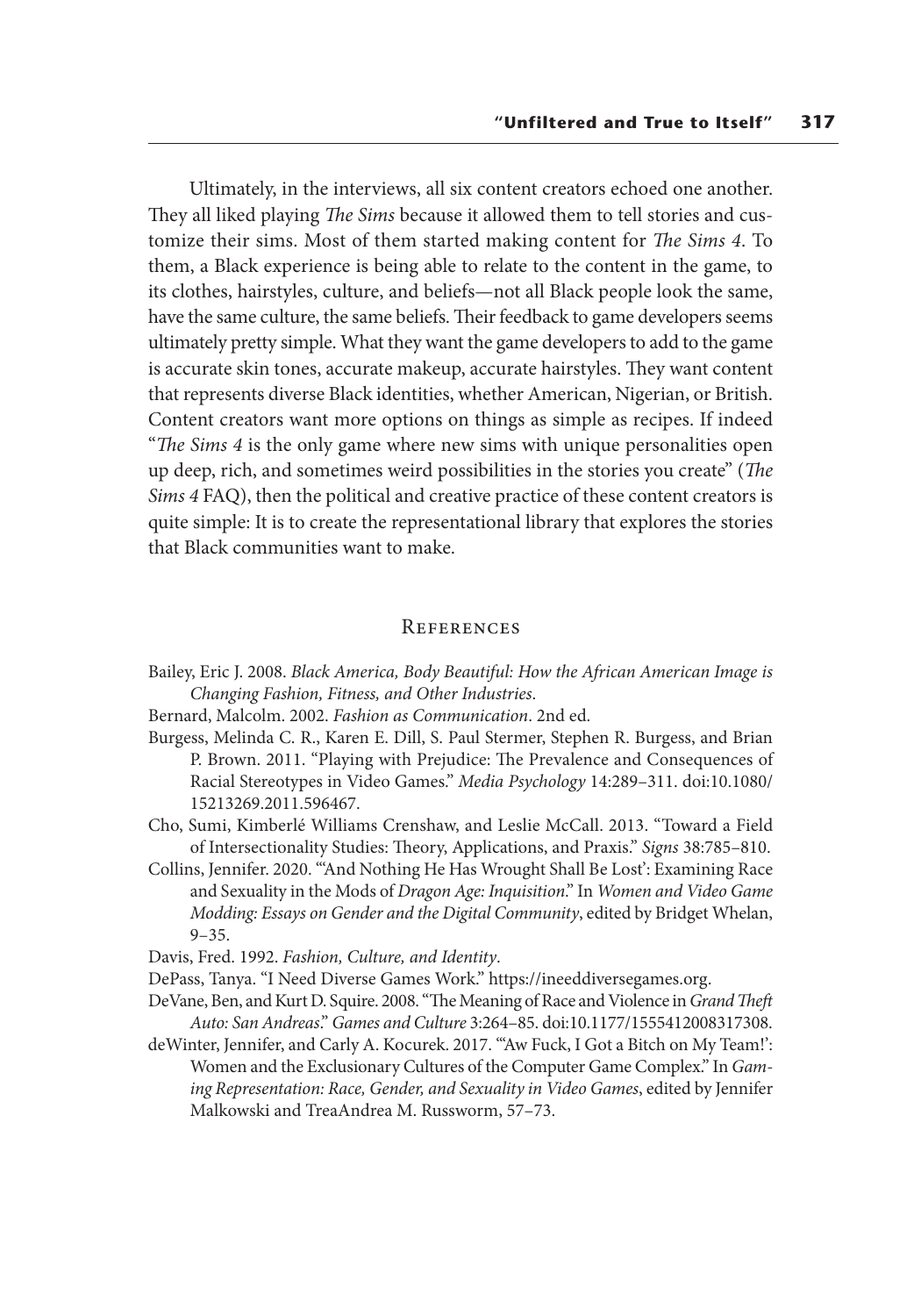- Dickerman, Charles, Jeff Christensen, and Stella Beatríz Kerl-McClain. 2008. "Big Breasts and Bad Guys: Depictions of Gender and Race in Video Games." *Journal of Creativity in Mental Health* 3:20–29. doi:10.1080/15401380801995076.
- Dietrich, David R. 2013. "Avatars of Whiteness: Racial Expression in Video Game Characters." *Sociological Inquiry* 83:82–105. https://doi.org/10.1111/soin.12001.
- Electronic Arts. 2021. "*The Sims 4* FAQ." *The Sims 4*. https://www.ea.com/games/thesims/the-sims-4/faqs/base-game.
- Gee, James Paul, and Elisabeth R. Hayes. 2010. *Women and Gaming:* The Sims *and 21st Century Learning*.
- Gray, Kishonna L., and David J. Leonard. 2018. "Not a Post-Racism and Post-Misogyny Promised Land: Video Games as Instruments of (In)Justice." In *Woke Gaming: Digital Challenges to Oppression and Social Injustice*, edited by Kishonna L. Gray and David J. Leonard, 3–23.
- Harrell, Shelly P. 2010. "A Multidimensional Conceptualization of Racism‐Related Stress: Implications for the Well‐Being of People of Color." *American Journal of Orthopsychiatry* 70:42–57. https://doi.org/10.1037/h0087722.
- Harrisson, Annie, Shawn Jones, Jessie Marchessault, Sâmia Pedraça, and Mia Consalvo. 2020. "The Virtual Census 2.0: A Continued Investigation on the Representations of Gender, Race, and Age in Videogames." *AoIR Selected Papers of Internet Research.* https://doi.org/10.5210/spir.v2020i0.11229.
- Higgin, Tanner. 2009. "Blackless Fantasy: The Disappearance of Race in Massively Multiplayer Online Role-Playing Games." *Games and Culture* 4:3–26. https://doi. org/10.1177/1555412008325477.
- Jones, Shawn C. T., Riana Elyse Anderson, Ashly Louise Gaskin-Wasson, Broderick A. Sawyer, Kimberly Applewhite, and Isha W. Metzger. 2020. "From 'Crib to Coffin': Navigating Coping from Racism-Related Stress throughout the Lifespan of Black Americans." *American Journal of Orthopsychiatry* 90:267–82. https://doi. org/10.1037/ort0000430.
- Jovic, Jovan. 2020. "*The Sims 4* Has Become the Best-Selling Base Game in the Franchise."  *SimsCommunity*. https://simscommunity.info/2020/01/30/the-sims-4-hasbecome-the-best-selling-base-game-in-the-franchise/.
- Laurel, Brenda. 2003. *Design Research: Methods and Perspectives*.
- Passmore, Cale J., Max V. Birk, and Regan L. Mandryk. 2018. "The Privilege of Immersion: Racial and Ethnic Experiences, Perceptions, and Beliefs in Digital Gaming." In *CHI '18: Proceedings of the 2018 CHI Conference on Human Factors in Computing Systems*, 1–19.
- Potanin, Robin. 2010. "Forces in Play: The Business and Culture of Videogame Production." In *Fun and Games '10: Proceedings of the 3rd International Conference on Fun and Games*, 135–43. https://doi.org/10.1145/1823818.1823833.
- Russworm, TreaAndrea M. 2017. "Dystopian Blackness and the Limits of Racial Empathy in *The Walking Dead* and *The Last of Us*." In *Gaming Representation: Race, Gender, and Sexuality in Video Games*, edited by Jennifer Malkowski and TreaAndrea M. Russworm, 109–28.